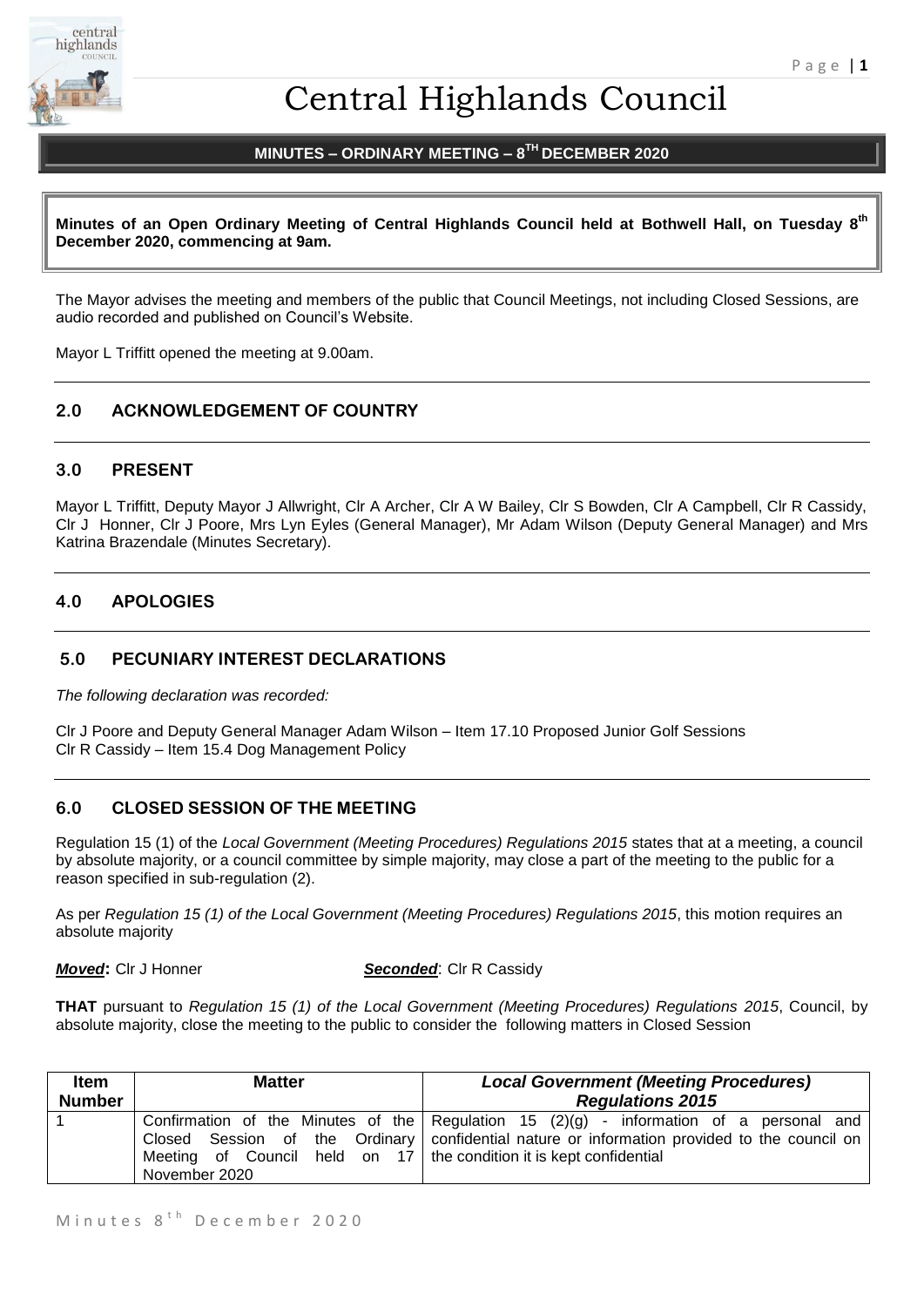|   | General Manager's Report                                        | Regulation 15 $(2)(i)$ - matters relating to actual or possible<br>litigation taken, or to be taken, by or involving the council or an<br>employee of the council                                                                                                                                                   |
|---|-----------------------------------------------------------------|---------------------------------------------------------------------------------------------------------------------------------------------------------------------------------------------------------------------------------------------------------------------------------------------------------------------|
|   | Tenders CHC 09-20                                               | Regulation 15 (2)(d) contracts, and tenders, for the supply of<br>goods and services and their terms, conditions, approval and<br>renewal                                                                                                                                                                           |
|   | <b>Confidential Correspondence</b>                              | Regulation 15 $(2)(g)$ information of a personal and confidential<br>nature or information provided to the council on the condition<br>that it is kept confidential                                                                                                                                                 |
| 5 | Confidential Item                                               | Regulation 15 (2)(g) information of a personal and confidential<br>nature or information provided to the council on the condition<br>that it is kept confidential                                                                                                                                                   |
|   | <b>Consideration of Matters for Disclosure</b><br>to the Public | Regulation 15 (8) - While in a closed meeting, the Council, or<br>Council Committee, is to consider whether any discussions,<br>decisions, reports or documents relating to that closed<br>meeting are to be kept confidential or released to the public,<br>taking into account privacy and confidentiality issues |

# **6.1 MOTION OUT OF CLOSED SESSION**

**Moved:** Clr J Honner **Seconded:** Clr A W Bailey

#### **THAT** the Council:

- (1) Having met and dealt with its business formally move out of the closed session; and
- (2) Resolved to report that it has determined the following:

| <b>Item</b><br><b>Number</b> | <b>Matter</b>                                                                                                                      | Outcome                                                                                                                                                                    |
|------------------------------|------------------------------------------------------------------------------------------------------------------------------------|----------------------------------------------------------------------------------------------------------------------------------------------------------------------------|
|                              | Confirmation of the Minutes of the<br>the<br>Ordinary<br>Closed Session of<br>Meeting of Council<br>held<br>on 17<br>November 2020 | Minutes of the Closed Session of the Ordinary Meeting of<br>Council held on 17 November 2020 were confirmed                                                                |
| 2                            | General Manager's Report                                                                                                           | The report and attached legal advice provided by the General<br>Manager was received and noted; and Council endorsed the<br>actions taken by the Mayor and General Manager |
| 3                            | Tenders CHC 09-20                                                                                                                  | Council accepted the tender from the tenderer scoring the<br>highest in terms of the price and functionality point system                                                  |
| 4                            | <b>Confidential Correspondence</b>                                                                                                 | Council resolved not to participate in the offer                                                                                                                           |
| 5                            | Confidential Item                                                                                                                  | Matter was discussed                                                                                                                                                       |
| 6                            | <b>Consideration of Matters for Disclosure</b><br>to the Public                                                                    | Matters were considered                                                                                                                                                    |

# **OPEN MEETING TO PUBLIC**

The following were in attendance when the meeting resumed

Marc Edwards, Damian Mackey (Planning Consultant SMC)*,* Andrew Bullock (Bullock Civil Contracting) and Tori Stevens (Bullock Civil Contracting).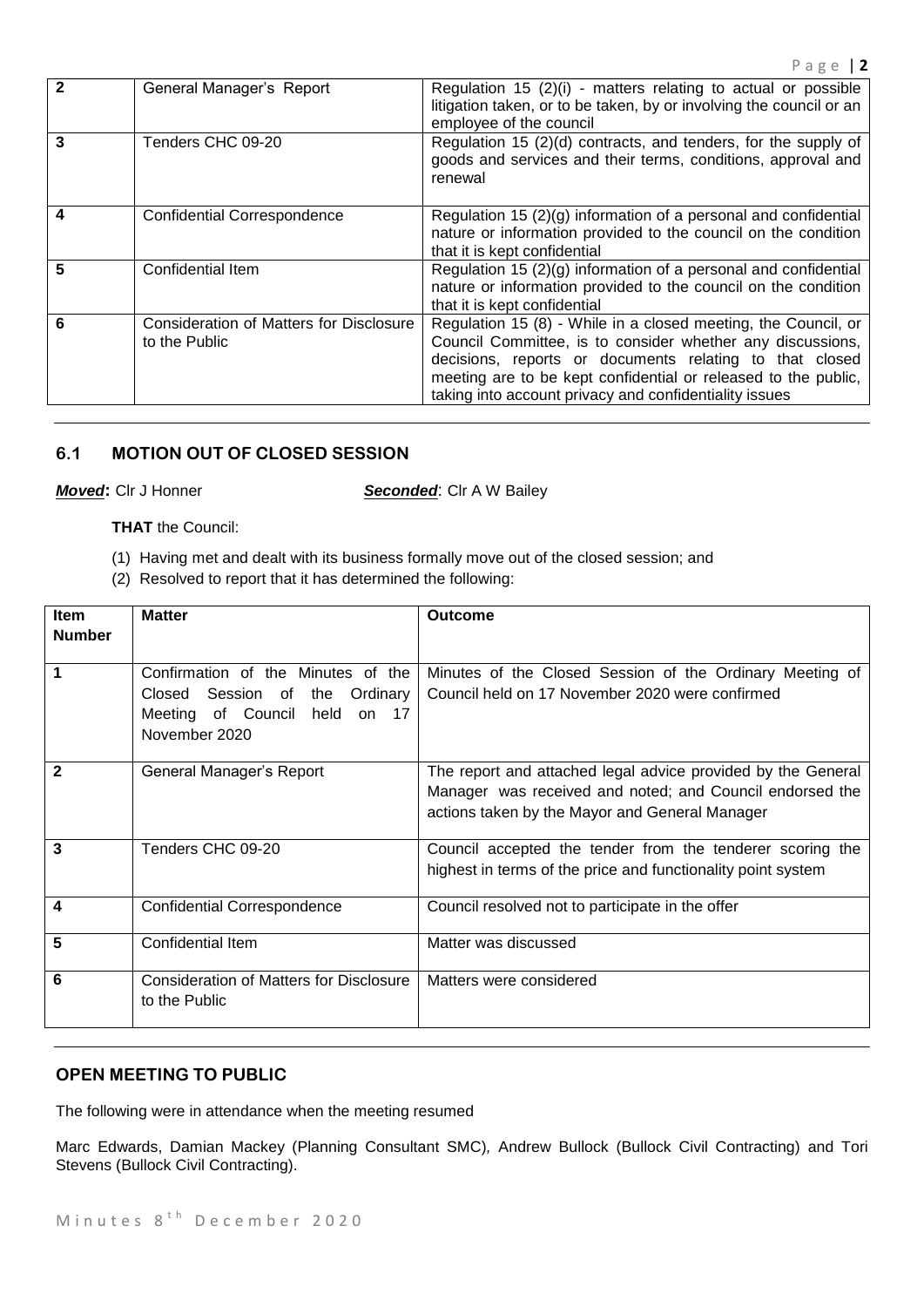# **7.0 DEPUTATIONS**

10.00 – 10.15 Allan Matcham, Andrew Dean & Kristy Mayne, due to the meeting resuming behind schedule the deputation will be put forward for the January 2021 Ordinary Meeting

# **7.1 PUBLIC QUESTION TIME**

Andrew Bullock and Tori Stevens (Bullock Civil Contracting) wanted to address an issue with the Councillors at the meeting, Andrew was advised that the item had been discussed during closed session and if he wished to raise concerns it should be discussed and an appointment made under deputations.

The meeting was suspended at 11.35 a.m. for the Mayor to receive legal advice and resumed at 11.41 a.m.

The Mayor apologised for the delay, questions can be raised and complaints need to be put in writing.

#### **8.0 MAYORAL COMMITMENTS**

| 12 November 2020 | <b>Business of Council</b>                                                                                        |
|------------------|-------------------------------------------------------------------------------------------------------------------|
| 13 November 2020 | Business of Council, Telephone meeting with DPAC, Meeting with Councillor                                         |
| 15 November 2020 | CWA Park Event, meeting with Craig Farrell MLC                                                                    |
| 16 November 2020 | Meeting with Councillors x 3, Meeting with General Manager, Meeting with Church, Senator<br>Clair Sandler         |
| 17 November 2020 | Council Meeting, Meeting with Councillors x 2, Meeting with ratepayer x 2, Teleconference<br>with General Manager |
| 18 November 2020 | Business of Council, Meeting with General Manager                                                                 |
| 19 November 2020 | <b>Business of Council</b>                                                                                        |
| 21 November 2020 | Business of Council, Meeting with Councillor                                                                      |
| 23 November 2020 | STCA Meeting, Southern Mayors round table meeting                                                                 |
| 24 November 2020 | Business of Council, Opening of Tenders                                                                           |
| 26 November 2020 | Trout Guides and Lodges Inc Meeting                                                                               |
| 27 November 2020 | Telephone conference with Local Government Division, Meeting with Councillor                                      |
| 30 November 2020 | Business of Council, Australia Day Meeting                                                                        |
| 1 November 2020  | Bothwell District High School Assembly                                                                            |
| 2 November 2020  | <b>Business of Council</b>                                                                                        |

#### **8.1 COUNCILLOR COMMITMENTS**

#### *Clr J Honner*

| 17 November 2020 | <b>Ordinary Council Meeting</b>               |
|------------------|-----------------------------------------------|
| 26 November 2020 | <b>Workshop Trout Guides</b>                  |
| 27 November 2020 | Tele meeting with Mayor                       |
| 1 December 2020  | <b>Bothwell District High School Assembly</b> |

# **STATUS REPORT COUNCILLORS**

| Item No. | <b>Meeting Date</b> | Agenda Item | Task                                                           | <b>Councillor Responsible</b> | <b>Current Status</b>                                                                | <b>Completed Date</b> |
|----------|---------------------|-------------|----------------------------------------------------------------|-------------------------------|--------------------------------------------------------------------------------------|-----------------------|
|          |                     |             | Derwent Catchment Project - Strategic Plan for the             |                               | On going to provide Council with updates each Council                                |                       |
|          | 18-Feb-20           |             | 12.1 development of Agriculture and Tourism                    | Deputy Mayor Allwright        | meeting                                                                              |                       |
|          |                     |             |                                                                |                               | On going to provide Council with updates each Council                                |                       |
|          | 18-Feb-20           |             | 16.3 AFLT Statewide Facilities Plan                            | Deputy Mayor Allwright        | meeting                                                                              |                       |
|          |                     |             |                                                                |                               | Mayor Triffitt, CIr Campbell & On going to provide Council with updates each Council |                       |
|          | 18-Feb-20           |             | 16.5 Cattle Hill Wind Farm Community Fund Committee Cir Honner |                               | meeting                                                                              |                       |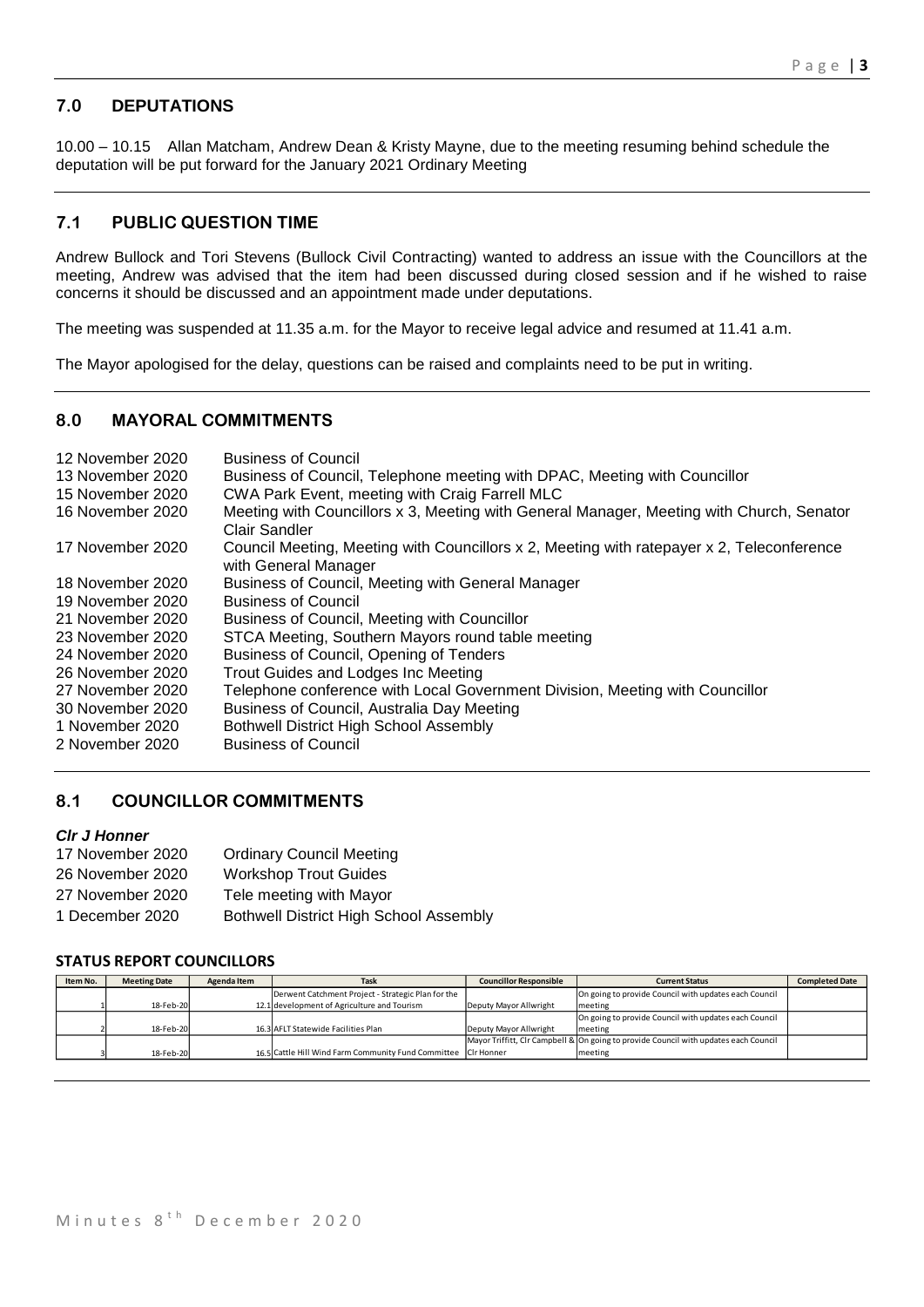# **8.2 GENERAL MANAGER'S COMMITMENTS**

| 17 November 2020 | <b>Council Meeting</b>     |
|------------------|----------------------------|
| 18 November 2020 | <b>TasNetworks</b>         |
| 18 November 2020 | Teleconference Page Seager |
| 23 November 2020 | <b>STCA Meeting</b>        |
| 24 November 2020 | MAV Webinar                |
| 26 November 2020 | <b>Meeting TGALT</b>       |
| 30 November 2020 | <b>Audit Panel Meeting</b> |
|                  |                            |

#### **8.3 DEPUTY GENERAL MANAGER'S COMMITMENTS**

| 17 November 2020 | <b>Ordinary Council Meeting</b>                                             |
|------------------|-----------------------------------------------------------------------------|
| 18 November 2020 | Meeting with TasNetworks                                                    |
| 19 November 2020 | <b>Workforce Development Project</b>                                        |
| 24 November 2020 | <b>LGAT Health Intelligence Phase 1 Workshop</b>                            |
| 25 November 2020 | Central Highlands Council Committee Meeting                                 |
| 27 November 2020 | Premier's Economic and Social Recovery Advisory Council Regional Workshop - |
|                  | South                                                                       |
| 30 November 2020 | <b>Audit Panel Meeting</b>                                                  |
| 1 December 2020  | Valuer-General Tender Committee Meeting                                     |
| 2 December 2020  | South Regional Emergency Management Recovery Coordinators Meeting           |
| 2 December 2020  | <b>Municipal Recovery Coordinators Meetings</b>                             |
| 3 December 2020  | Highlands Healthy Connect - Volunteering Tasmania recruitment workshop      |

*Andrew Bullock and Tori Stevens (Bullock Civil Contracting), along with Graham Rogers (Manager Development Services) left the meeting at 11.45 a.m.* 

*Graham Rogers (Manager Development Services) returned to the meeting at 11.46 a.m.*

# **9.0 NOTIFICATION OF COUNCIL WORKSHOPS HELD**

Thursday 26 November 2020 - Bothwell Town Hall - Meeting with Trout Guides and Lodges Tasmania

# **9.1 FUTURE WORKSHOPS**

#### **10.0 MAYORAL ANNOUNCEMENTS**

#### **11.0 MINUTES**

#### **11.1 RECEIVAL DRAFT MINUTES ORDINARY MEETING**

*Moved***:** Clr J Honner **Seconded**: Clr A W Bailey

**THAT** the Draft Minutes of the Open Council Meeting of Council held on Tuesday 17<sup>th</sup> November 2020 be received. **CARRIED**

#### *FOR the Motion:*

Mayor L Triffitt, Deputy Mayor J Allwright, Clr A Archer, Clr A W Bailey, Clr S Bowden, Clr A Campbell, Clr R Cassidy, Clr J Honner and Clr J Poore.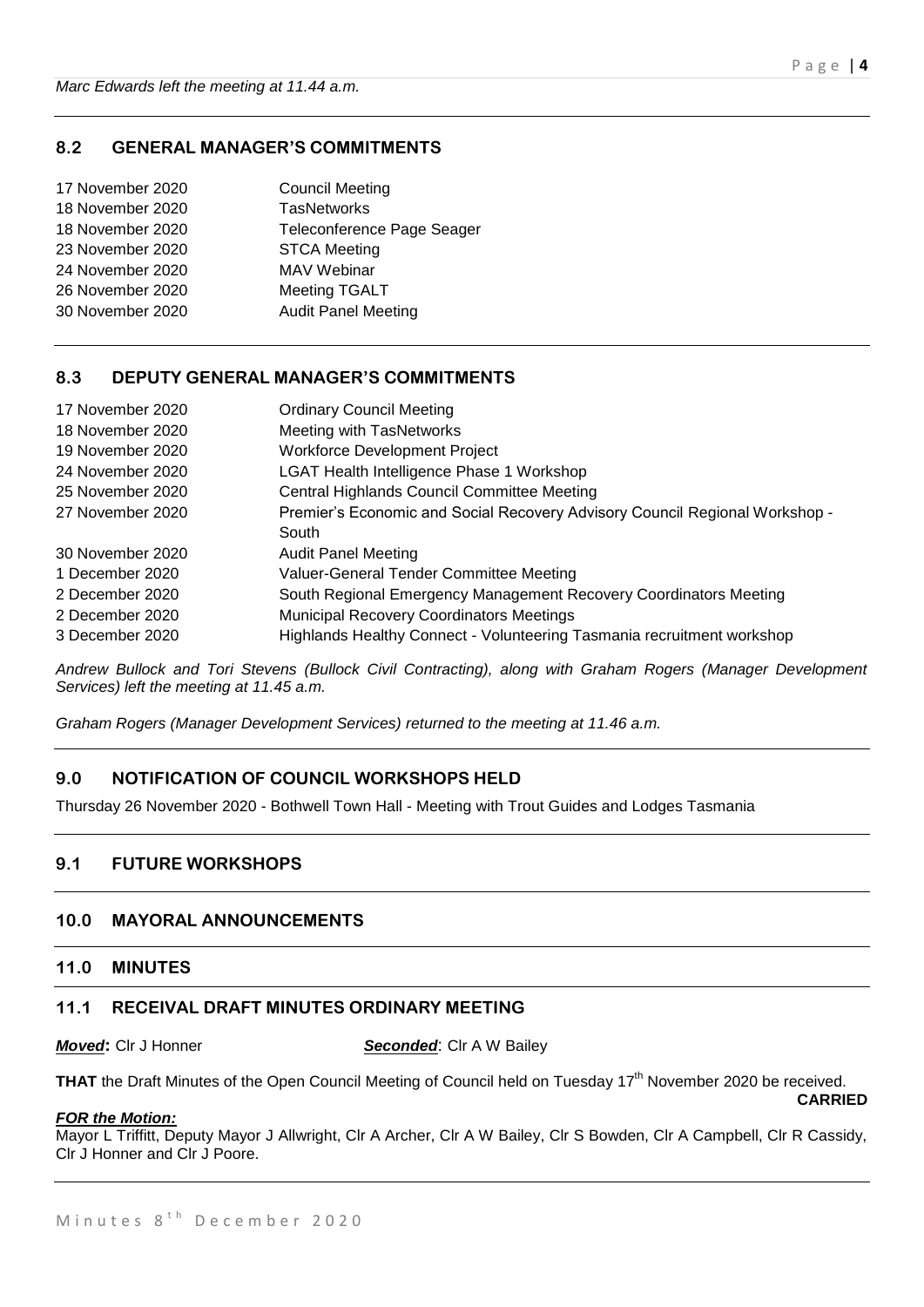**CARRIED**

# **11.2 CONFIRMATION OF MINUTES ORDINARY MEETING**

*Moved***:** Clr S Bowden *Seconded*: Deputy Mayor J Allwright

**THAT** the Minutes of the Open Council Meeting of Council held on Tuesday 17<sup>th</sup> November 2020 be confirmed.

#### *FOR the Motion:*

Mayor L Triffitt, Deputy Mayor J Allwright, Clr A Archer, Clr A W Bailey, Clr S Bowden, Clr A Campbell, Clr R Cassidy, Clr J Honner and Clr J Poore.

# **11.3 RECEIVAL DRAFT MINUTES OF AUSTRALIA DAY COMMITTEE MEETING**

*Moved***:** Clr A Campbell *Seconded***:** Clr A W Bailey

**THAT** the Draft Minutes of the Australia Day Committee Meeting held on Monday 30<sup>th</sup> November 2020 be received. **CARRIED**

#### *FOR the Motion:*

Mayor L Triffitt, Deputy Mayor J Allwright, Clr A Archer, Clr A W Bailey, Clr S Bowden, Clr A Campbell, Clr R Cassidy, Clr J Honner and Clr J Poore.

# **11.4 RECEIVAL DRAFT MINUTES OF AUDIT PANEL MEETING**

*Moved:* Deputy Mayor J Allwright **Seconded:** Clr J Poore

**THAT** the Draft Minutes of the Audit Panel Meeting held on Monday 30<sup>th</sup> November 2020 be received.

#### *FOR the Motion:*

Mayor L Triffitt, Deputy Mayor J Allwright, Clr A Archer, Clr A W Bailey, Clr S Bowden, Clr A Campbell, Clr R Cassidy, Clr J Honner and Clr J Poore.

#### **12.0 BUSINESS ARISING**

- 15.1 Correspondence sent by Development & Environmental Services Manager
- 16.1 Correspondence sent by General Manager
- 16.4 Correspondence sent by Works Manager
- 17.1 Correspondence sent by Deputy General Manager
- 17.2 Council policy on council website
- 17.3 Correspondence sent by Deputy General Manager
- 18.2 Correspondence sent by Deputy General Manager

# **13.0 DERWENT CATCHMENT PROJECT REPORT**

*Moved***:** Clr J Honner *Seconded*: Deputy Mayor J Allwright

**THAT** the Derwent Catchment Project report be received.

#### *FOR the Motion:*

Mayor L Triffitt, Deputy Mayor J Allwright, Clr A Archer, Clr A W Bailey, Clr S Bowden, Clr A Campbell, Clr R Cassidy, Clr J Honner and Clr J Poore.

**CARRIED**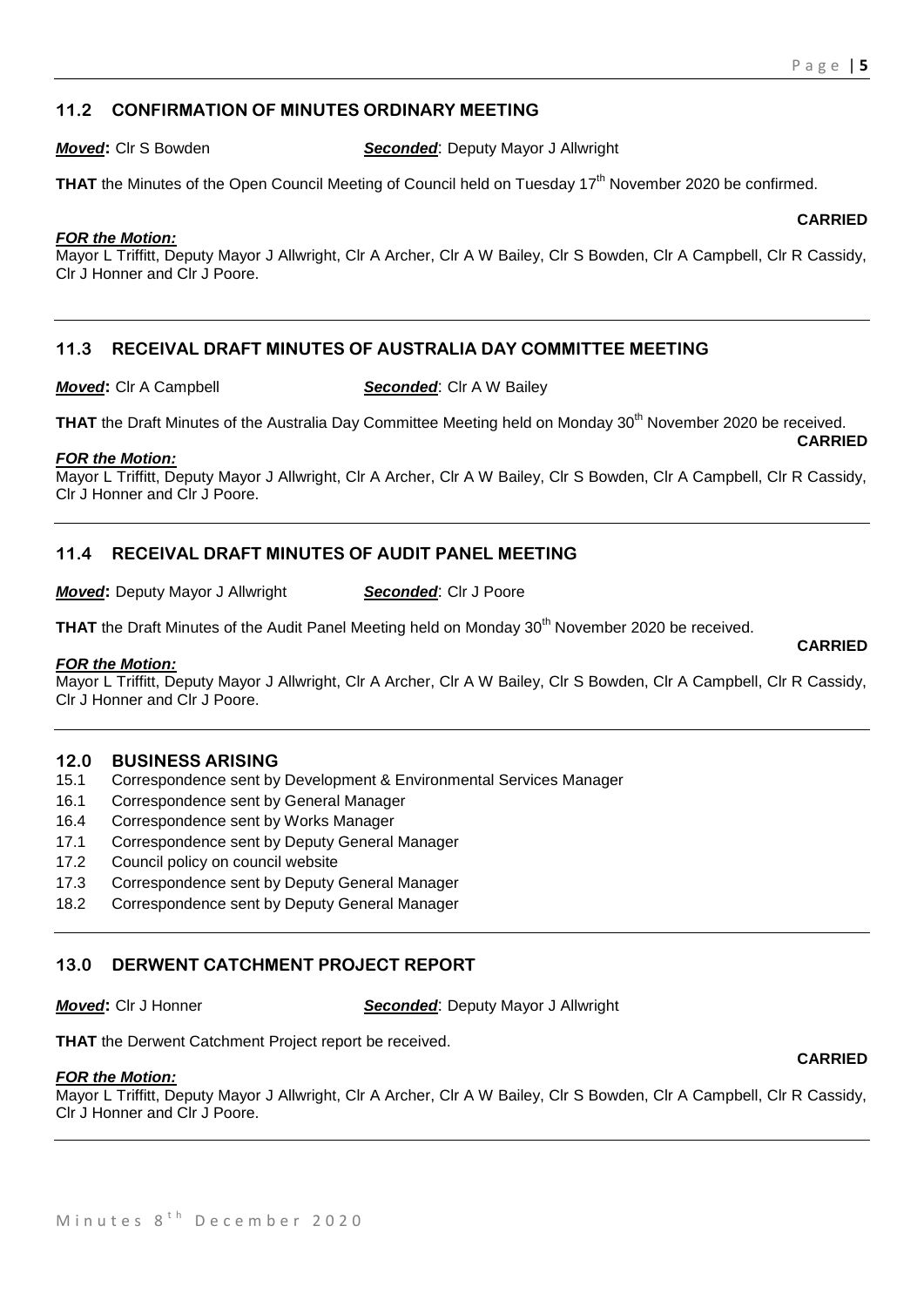# **14.0 FINANCE REPORT**

*Moved***:** Clr J Poore *Seconded*: Clr J Honner

**THAT** the Finance Reports be received.

#### *FOR the Motion:*

Mayor L Triffitt, Deputy Mayor J Allwright, Clr A Archer, Clr A W Bailey, Clr S Bowden, Clr A Campbell, Clr R Cassidy, Clr J Honner and Clr J Poore.

# **15.0 DEVELOPMENT & ENVIRONMENTAL SERVICES**

In accordance with Regulation 25(1) of the Local Government (Meeting Procedures) Regulations 2015, the Mayor advises that the Council intends to act as a Planning Authority under the Land Use Planning and Approvals Act 1993, to deal with the following items:

*Moved***: Cir J Honner <b>Seconded**: Cir A W Bailey

**THAT** the Development & Environmental Services Report be received.

#### *FOR the Motion:*

Mayor L Triffitt, Deputy Mayor J Allwright, Clr A Archer, Clr A W Bailey, Clr S Bowden, Clr A Campbell, Clr R Cassidy, Clr J Honner and Clr J Poore.

# **15.1 DRAFT CENTRAL HIGHLANDS LOCAL PROVISIONS SCHEDULE – DRAFT LAKE MEADOWBANK SPECIFIC AREA PLAN - RESPONSE TO THE TASMANIAN PLANNING COMMISSION.**

*Moved***:** Clr R Cassidy *Seconded*: Clr J Honner

**THAT** Council:

- A. Endorse the policies underpinning the Lake Meadowbank Specific Area Plan as set out above in this report.
- B. Endorse the Lake Meadowbank Specific Area Plan 29 November Redraft contained in Attachment A of this report; subject to the amendment on item CHI-S1.5 Use Table Resource Processing in removing the qualification

#### *FOR the Motion:*

Mayor L Triffitt, Deputy Mayor J Allwright, Clr A Archer, Clr A W Bailey, Clr S Bowden, Clr A Campbell, Clr R Cassidy, Clr J Honner and Clr J Poore.

# **ATTACHMENT A**

# **Lake Meadowbank Specific Area Plan – 29 November 2020 Redraft**

# **CHI-S1.0 Lake Meadowbank Specific Area Plan**

#### **CARRIED**

# **CARRIED**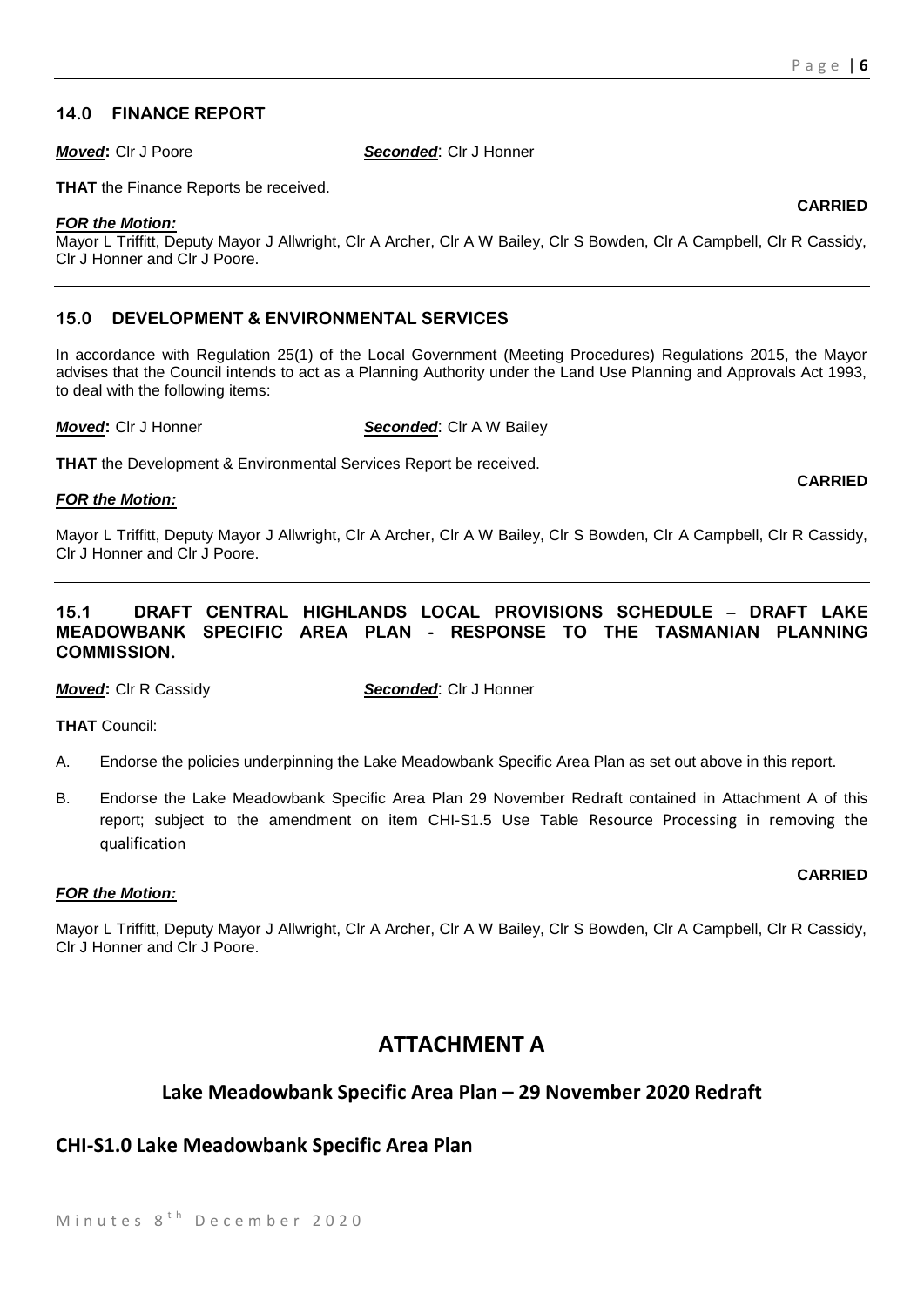#### **CHI-S1.1 Plan Purpose**

The purpose of the Lake Meadowbank Specific Area Plan is:

- CHI-S1.1.1 To recognise Lake Meadowbank as the premier water-skiing facility in the State and to support associated use and development whilst managing other use and development to minimise conflict between activities.
- CHI-S1.1.2 To encourage the use and development of Lake Meadowbank and the adjoining land for tourism, recreational and visitor accommodation purposes whilst maintaining and enhancing the natural, cultural and landscape values of the area.
- CHI-S1.1.3 To recognise and protect the operational requirements of Hydro Tasmania.
- CHI-S1.1.4 To recognise and protect Aboriginal heritage values.
- CHI-S1.1.5 To encourage co-ownership and sharing of aquatic structures such as boat ramps, jetties, pontoons and water-based sports infrastructure.
- CHI-S1.1.6 To protect the landscape of the lake foreshore are, being that within 100m of full supply level, from becoming over-crowded with buildings for Visitor Accommodation.
- CHI-S1.1.7 To encourage orderly and strategic development of Visitor Accommodation, particularly camping and caravan parks and overnight camping areas
- CHI-S1.1.8 To allow for a continuation of agriculture and Resource Development and for Resource Processing compatible with the recreation-tourism focus of the area.

#### **CHI-S1.2 Application of this Plan**

- CHI-S1.2.1 The specific area plan applies to the area of land designated as Lake Meadowbank Specific Area Plan on the overlay maps.
- CHI-S1.2.2 In the area of land to which this plan applies, the provisions of the specific area plan are in substitution for, and in addition to the provisions of:
	- (a) Rural Zone;
	- (b) Agriculture Zone; and
	- (c) Environmental Management Zone,

as specified in the relevant provision.

- CHI-S1.2.3 The planning authority must notify Aboriginal Heritage Tasmania of any application involving buildings or works at the same time and in the same manner as if the application is for a permit under Section 57 of the Land Use Planning and Approvals Act 1993
- CHI-S1.2.4 The Planning Authority must not determine the application until 14 days from the date of notification to Aboriginal Heritage Tasmania, or until after Aboriginal Heritage Tasmania has provided advice, whichever occurs first.
- CHI-S1.2.5 The planning authority must notify Hydro Tasmania of any application involving buildings or works within 20m of the full supply level at the same time and in the same manner as if the application is for a permit under Section 57 of the Land Use Planning and Approvals Act 1993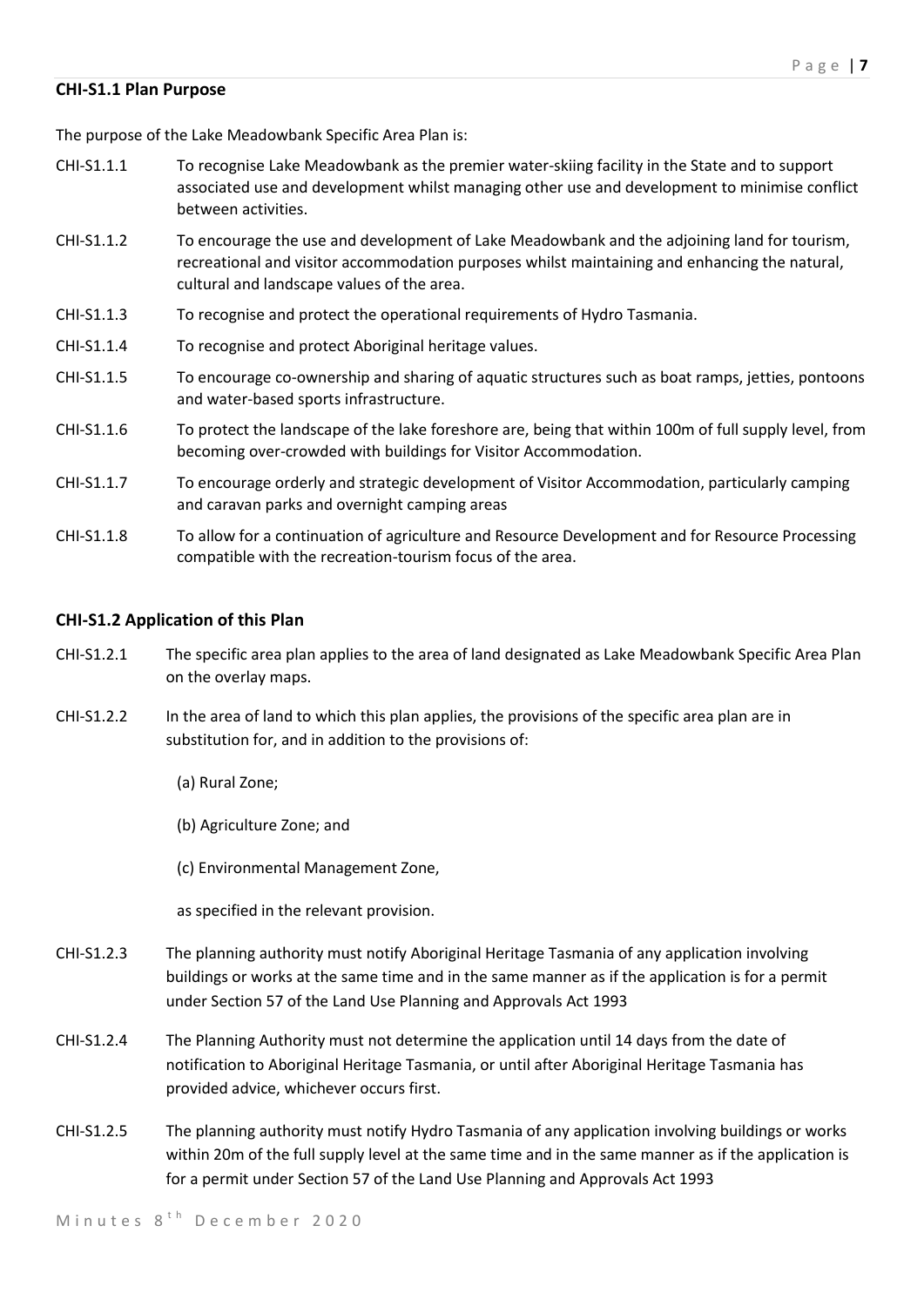CHI-S1.2.6 The Planning Authority must not determine the application until 14 days from the date of notification to Hydro Tasmania, or until after Hydro Tasmania has provided advice, whichever occurs first.

# **CHI-S1.3 Local Area Objectives**

There are no Local Area Objectives.

# **CHI-S1.4 Definition of Terms**

| CHI-S1.4.1 | In this specific area plan, unless the contrary intention appears: |
|------------|--------------------------------------------------------------------|
|------------|--------------------------------------------------------------------|

| <b>Terms</b>            | <b>Definition</b>                                                                                                                                                  |
|-------------------------|--------------------------------------------------------------------------------------------------------------------------------------------------------------------|
| aquatic structure       | means boat ramp, jetty, pontoon and water-based<br>sports infrastructure.                                                                                          |
| full supply level       | means the level of the lake at which it is at its<br>maximum operational level, as determined by<br>Hydro Tasmania. The supply level is 73.15m above<br>sea level. |
| <b>MAST</b>             | means Marine and Safety Tasmania, or its successor                                                                                                                 |
| maximum flood level     | means the maximum flood level is 79m above sea<br>level, based on the 1:10,000 year flood.                                                                         |
| master development plan | means a site-specific master plan including maps,<br>diagrams and written documentation<br>demonstrating, to the satisfaction of the planning<br>authority:        |
|                         | (a) the concept design and location of all buildings<br>and associated works, including vehicular access<br>and parking;                                           |
|                         | (b) the concept design and location of any facilities<br>used in association with Visitor<br>Accommodation;                                                        |
|                         | (c) access points to the public road network,<br>internal roads and parking areas;                                                                                 |
|                         | (d) the location of any existing or proposed aquatic<br>structures on the foreshore or on Lake<br>Meadowbank;                                                      |
|                         | (e) landscaping of the site to minimise the visual<br>impact of development on views to the site<br>from Lake Meadowbank;                                          |
|                         | how the development maintains and enhances<br>(f)<br>the natural, cultural and landscape values of the<br>area and complies with the plan purpose<br>statements;   |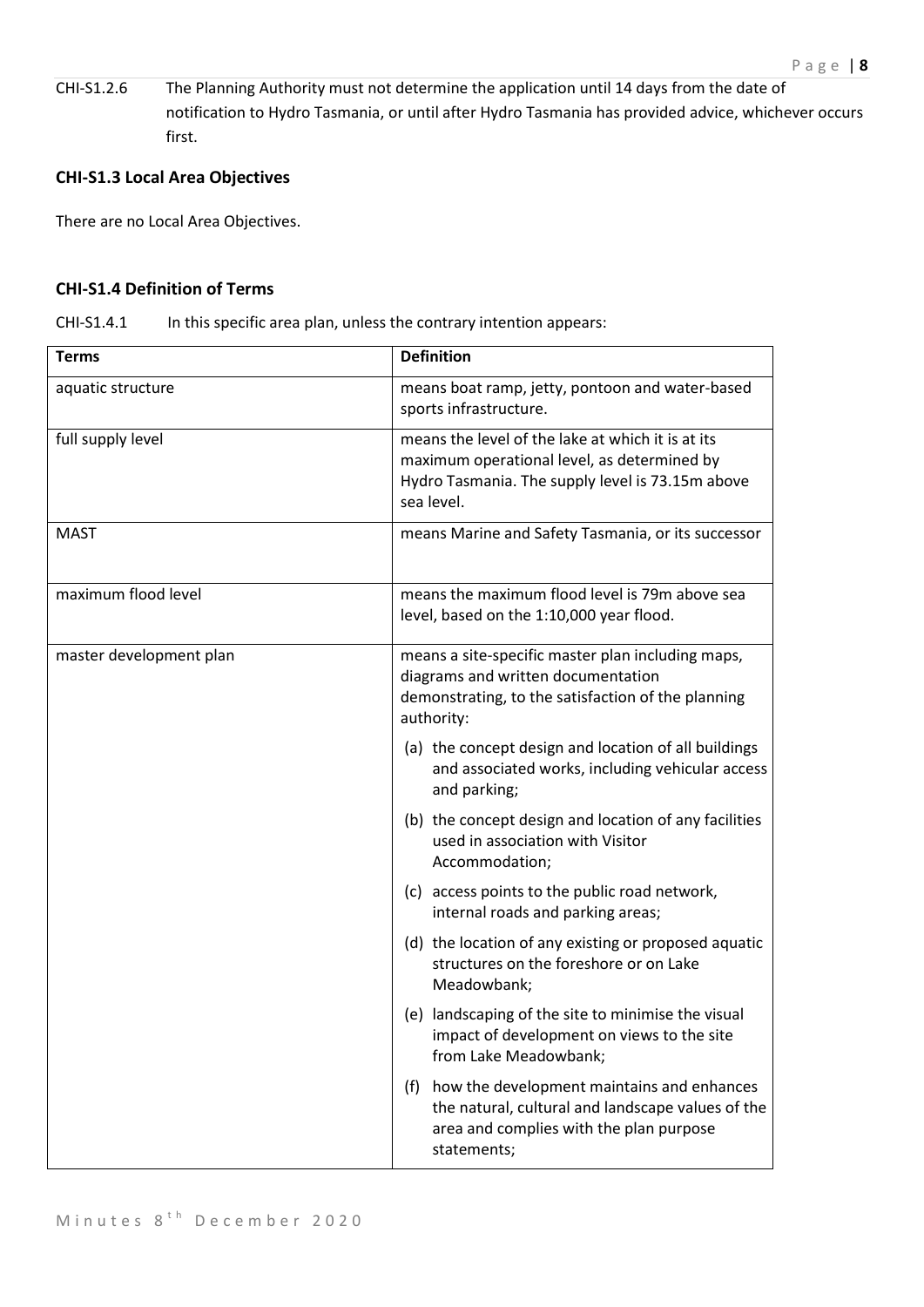| an operational plan including:<br>(g)                                              |
|------------------------------------------------------------------------------------|
| waste management;<br>(i)                                                           |
| (ii) complaint management;                                                         |
| (iii) noise management; and                                                        |
| any staging of operations or development<br>(h)<br>including estimated timeframes. |

# **CHI-S1.5 Use Table**

This clause is in substitution for Rural Zone – clause 20.2 Use Table and Agriculture Zone – clause 21.2 Use Table.

| <b>Use Class</b>                                 | Qualification                                                                                                                                                                                                                                          |  |
|--------------------------------------------------|--------------------------------------------------------------------------------------------------------------------------------------------------------------------------------------------------------------------------------------------------------|--|
| <b>No Permit Required</b>                        |                                                                                                                                                                                                                                                        |  |
| <b>Natural and Cultural Values</b><br>Management |                                                                                                                                                                                                                                                        |  |
| <b>Passive Recreation</b>                        |                                                                                                                                                                                                                                                        |  |
| <b>Permitted</b>                                 |                                                                                                                                                                                                                                                        |  |
| <b>Resource Development</b>                      | If for an agricultural use, excluding controlled environment<br>agriculture, tree farming and plantation forestry.                                                                                                                                     |  |
| <b>Utilities</b>                                 | If for:<br>(a) electricity generation;<br>(b) collecting, treating, transmitting, storing or distributing water;<br>(c) electrical sub-station or powerline;<br>(d) pumping station; or<br>(e) storm or flood water drain, water storage dam and weir. |  |
| Residential                                      | If for:<br>(a) a home-based business in an existing dwelling; or<br>(b) alterations or extensions to an existing dwelling.                                                                                                                             |  |
| <b>Discretionary</b>                             |                                                                                                                                                                                                                                                        |  |
| <b>Community Meeting and</b><br>Entertainment    |                                                                                                                                                                                                                                                        |  |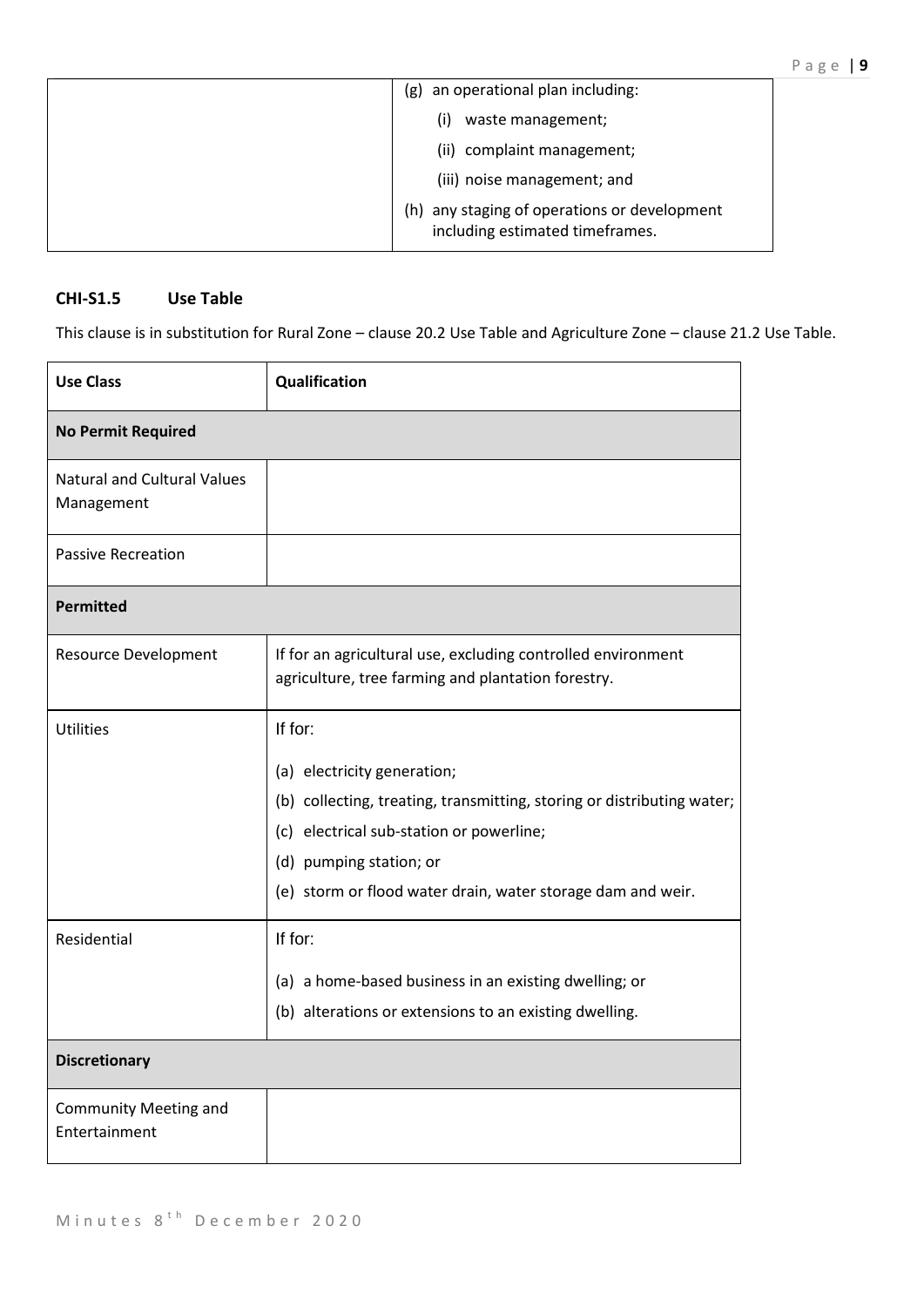| <b>Food Services</b>            |                                                                                                                        |
|---------------------------------|------------------------------------------------------------------------------------------------------------------------|
| <b>Pleasure Boat Facility</b>   | If for a boat ramp, jetty, pontoon.                                                                                    |
|                                 | If not for a marina.                                                                                                   |
| <b>Research and Development</b> |                                                                                                                        |
| Residential                     | If for:                                                                                                                |
|                                 | (a) a single dwelling; or                                                                                              |
|                                 | (b) a home-based business; and                                                                                         |
|                                 | (c) not listed as Permitted.                                                                                           |
| <b>Resource Development</b>     | If not listed as Permitted.                                                                                            |
| <b>Resource Processing</b>      |                                                                                                                        |
| Sport and Recreation            |                                                                                                                        |
| <b>Tourist Operation</b>        |                                                                                                                        |
| <b>Utilities</b>                | If not listed as Permitted.                                                                                            |
| Visitor Accommodation           | If for a holiday cabin, backpackers hostel, bed and breakfast,<br>camping and caravan park, or overnight camping area. |
| Prohibited                      |                                                                                                                        |
| All other uses                  |                                                                                                                        |

# **CHI-S1.6Use Standards**

CHI-S1.6.1 Discretionary use

This clause is in substitution for Rural Zone – clause 20.3.1 Discretionary use, Agriculture Zone – clause 21.3.1 Discretionary use and are in addition to Environmental Management Zone – clause 23.3.1 Discretionary use

| Objective:                  | That uses listed as Discretionary recognise and are compatible with<br>the natural, cultural and landscape values of Lake Meadowbank<br>together with the plan purpose statements. |                             |
|-----------------------------|------------------------------------------------------------------------------------------------------------------------------------------------------------------------------------|-----------------------------|
| <b>Acceptable Solutions</b> |                                                                                                                                                                                    | <b>Performance Criteria</b> |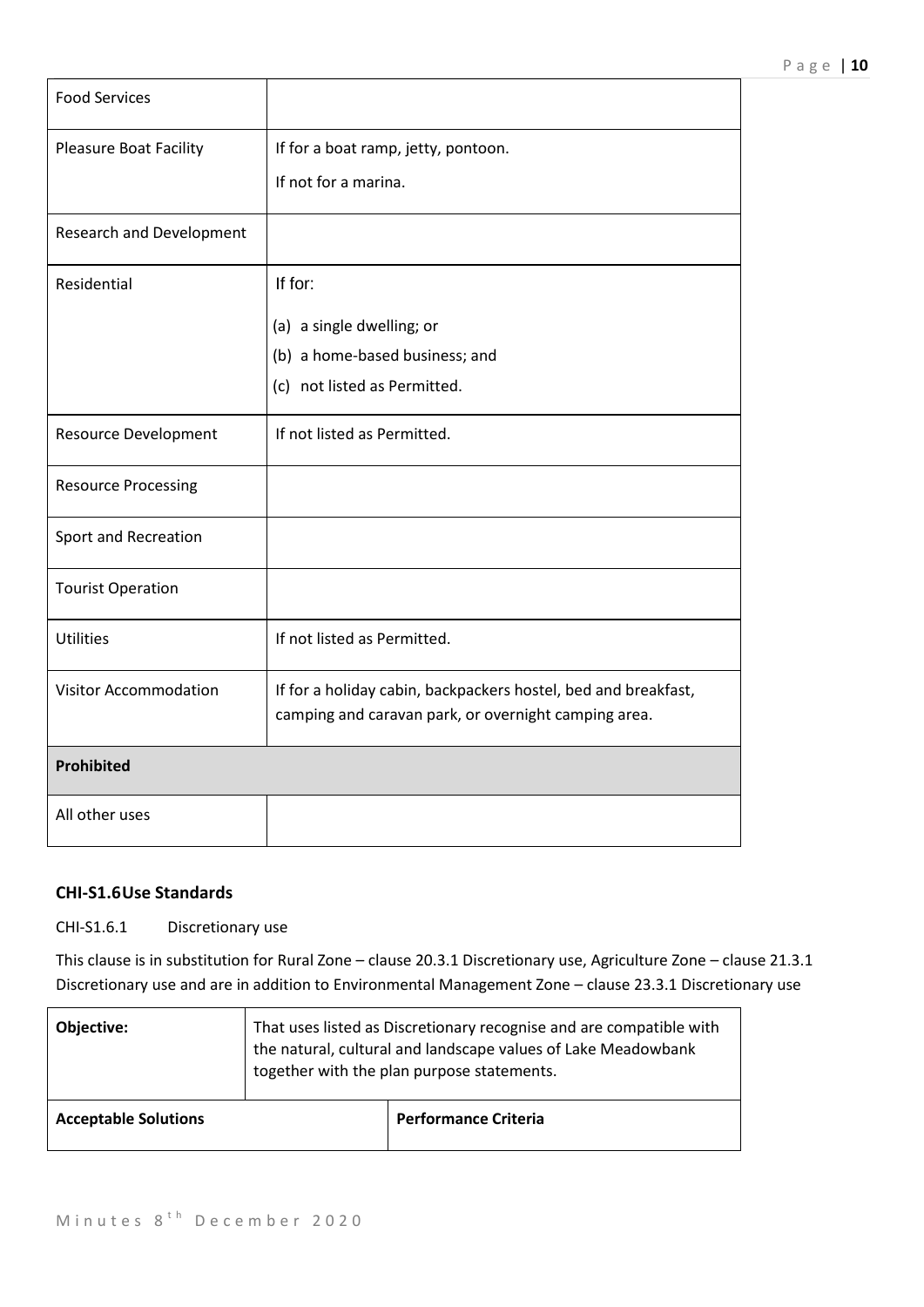| A1                      | <b>P1</b>                                                                                                                                                                                 |
|-------------------------|-------------------------------------------------------------------------------------------------------------------------------------------------------------------------------------------|
| No Acceptable Solution. | A use listed as Discretionary must be consistent<br>with the natural, cultural and landscape values<br>of Lake Meadowbank together with the plan<br>purpose statements, having regard to: |
|                         | (a) the significance of the natural, cultural, and<br>landscape values;                                                                                                                   |
|                         | (b) the protection, conservation and<br>management of the values;                                                                                                                         |
|                         | (c) the location, intensity and scale of the use<br>and impacts on existing use and other lake<br>activities;                                                                             |
|                         | (d) the characteristics and type of use;                                                                                                                                                  |
|                         | (e) impact of traffic generation and parking<br>requirements;                                                                                                                             |
|                         | any emissions and waste produced by the<br>(f)<br>use;                                                                                                                                    |
|                         | (g) the storage and holding of goods, materials<br>and waste; and                                                                                                                         |
|                         | (h) the proximity of sensitive uses.                                                                                                                                                      |
| A2                      | P <sub>2</sub>                                                                                                                                                                            |
| No Acceptable Solution. | A use listed as Discretionary must not confine or<br>restrain existing agricultural use on adjoining<br>properties, having regard to:                                                     |
|                         | (a) the location of the proposed use;                                                                                                                                                     |
|                         | (b) the nature, scale and intensity of the<br>use;                                                                                                                                        |
|                         | (c) the likelihood and nature of any adverse<br>impacts on adjoining uses; and                                                                                                            |
|                         | (d) any off site impacts from adjoining uses.                                                                                                                                             |

# CHI-S1.6.2 Visitor Accommodation

This clause is in substitution for Rural Zone – clause 20.3.1 Discretionary use Agriculture Zone – clause 21.3.1 Discretionary use and are in addition to Environmental Management Zone – clause 23.3.1 Discretionary use.

| <b>Objective:</b> | Visitor Accommodation does not cause an unreasonable loss of amenity or |
|-------------------|-------------------------------------------------------------------------|
|                   | impact on the natural, cultural or landscape values of the area.        |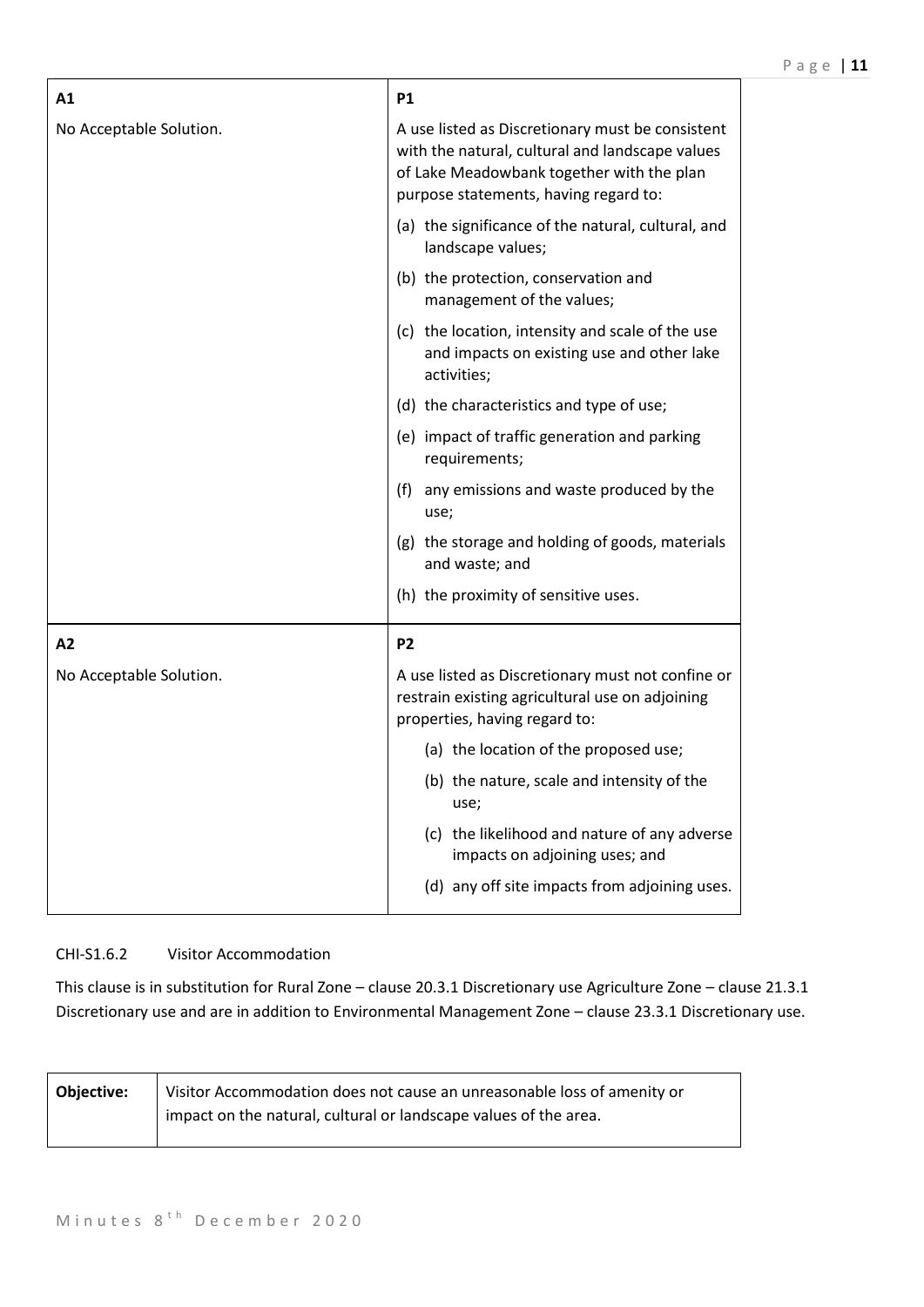| <b>Acceptable Solutions</b>                                                                                                                                                                                            | <b>Performance Criteria</b>                                                                                                                                                          |
|------------------------------------------------------------------------------------------------------------------------------------------------------------------------------------------------------------------------|--------------------------------------------------------------------------------------------------------------------------------------------------------------------------------------|
| A1<br>Visitor Accommodation, excluding camping<br>and caravan park and overnight camping<br>area, must:<br>(a) have not more than 1 holiday cabin per<br>title; or<br>(b) accommodate guests in existing<br>buildings. | <b>P1</b><br>Visitor Accommodation, excluding camping and<br>caravan park and overnight camping area, must<br>be in accordance with a master development<br>plan                     |
| A2<br>Camping and caravan parks and overnight<br>camping areas must have no more than 5<br>campsites or caravan park sites per title.                                                                                  | P <sub>2</sub><br>Camping and caravan parks and overnight<br>camping areas with 6 or more campsites and/or<br>caravan sites must be in accordance with a<br>master development plan. |

# **CHI-S1.7 Development Standards for Buildings and Works**

# CHI-S1.7.1 Building height

This clause is in substitution for Rural Zone – clause 20.4.1 Building height; Agriculture Zone – clause 21.4.1 Building height; and Environmental Management Zone – clause 23.4.2 Building height, setback and siting A1 and P1.

| Objective:                                  | That buildings height is compatible with the natural, cultural and landscape<br>values of the area and protects the visual and visitor accommodation amenity of<br>adjoining properties. |                                                         |
|---------------------------------------------|------------------------------------------------------------------------------------------------------------------------------------------------------------------------------------------|---------------------------------------------------------|
| <b>Acceptable Solutions</b>                 |                                                                                                                                                                                          | <b>Performance Criteria</b>                             |
| A <sub>1</sub>                              |                                                                                                                                                                                          | <b>P1</b>                                               |
| Building height must be not more than:      |                                                                                                                                                                                          | Building height must be compatible with the             |
| (a) 4m for a camping & caravan park or      |                                                                                                                                                                                          | landscape values of the area, having regard to:         |
|                                             | overnight camping area;                                                                                                                                                                  | (a) the height, bulk and form of proposed<br>buildings; |
| (b) 5m for any Tourist Operation or Visitor |                                                                                                                                                                                          | (b) the height, bulk and form of adjacent               |
|                                             | Accommodation excluding a camping and<br>caravan park or overnight camping area;                                                                                                         | existing buildings;                                     |
|                                             |                                                                                                                                                                                          | (c) the topography of the site;                         |
|                                             | (c) 5m for an outbuilding; and                                                                                                                                                           | (d) the visual impact o the buildings when              |
|                                             | (d) 8m for any other building and works.                                                                                                                                                 | viewed from Lake Meadowbank, its                        |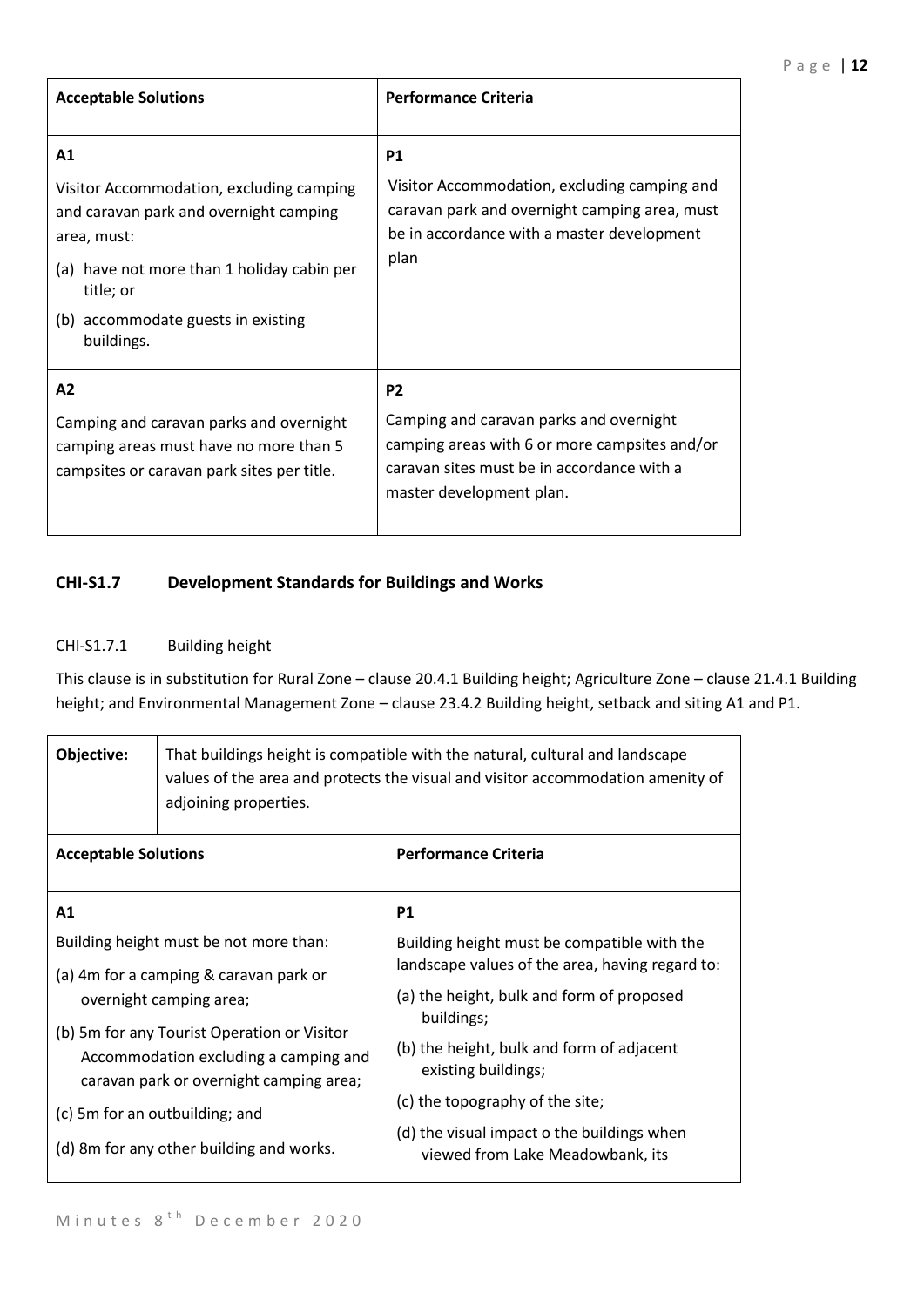| foreshore or public places; and                      |
|------------------------------------------------------|
| (e) the landscape values of the surrounding<br>area. |

# CHI-S1.7.2 Setbacks and Siting

This clause is in substitution for Rural Zone – clause 20.4.2 Setbacks and Agriculture Zone – clause 21.4.2 Setbacks.

| Objective:                                                                                                                                                                  | That building setback and siting is compatible with the natural, cultural and<br>landscape values of the area and protects the visual and visitor accommodation<br>amenity of adjoining properties |                                                                                                                                                                                                                                                                                                                                |
|-----------------------------------------------------------------------------------------------------------------------------------------------------------------------------|----------------------------------------------------------------------------------------------------------------------------------------------------------------------------------------------------|--------------------------------------------------------------------------------------------------------------------------------------------------------------------------------------------------------------------------------------------------------------------------------------------------------------------------------|
| <b>Acceptable Solutions</b>                                                                                                                                                 |                                                                                                                                                                                                    | <b>Performance Criteria</b>                                                                                                                                                                                                                                                                                                    |
| A1                                                                                                                                                                          |                                                                                                                                                                                                    | <b>P1</b>                                                                                                                                                                                                                                                                                                                      |
| Buildings and works, excluding for a camping<br>and caravan park or overnight camping area,<br>must have a setback not less than 100m from<br>full supply level.<br>$(a)$ . |                                                                                                                                                                                                    | Buildings and works, excluding for a camping &<br>caravan park or overnight camping area, must<br>have a setback not less than 40m from full<br>supply level and must be compatible with the<br>natural, cultural and landscape values of the<br>area and protect the amenity of the adjoining<br>properties having regard to: |
|                                                                                                                                                                             |                                                                                                                                                                                                    | (a) the visual amenity of the rural setting when<br>viewed from adjoining properties, or from<br>Lake Meadowbank, its foreshore or public<br>places; and                                                                                                                                                                       |
|                                                                                                                                                                             |                                                                                                                                                                                                    | (b) impacts of any stormwater discharge<br>directly into Lake Meadowbank.                                                                                                                                                                                                                                                      |
| A2                                                                                                                                                                          |                                                                                                                                                                                                    | <b>P2</b>                                                                                                                                                                                                                                                                                                                      |
|                                                                                                                                                                             | Buildings must have a setback from all<br>boundaries of not less than 20m.                                                                                                                         | Buildings must be sited to not cause an<br>unreasonable loss of amenity, or impact on<br>landscape values of the site, having regard to:                                                                                                                                                                                       |
|                                                                                                                                                                             |                                                                                                                                                                                                    | (a) the topography of the site;                                                                                                                                                                                                                                                                                                |
|                                                                                                                                                                             |                                                                                                                                                                                                    | (b) the size, shape and orientation of the site;                                                                                                                                                                                                                                                                               |
|                                                                                                                                                                             |                                                                                                                                                                                                    | (c) the side and rear setbacks of adjacent<br>buildings;                                                                                                                                                                                                                                                                       |
|                                                                                                                                                                             |                                                                                                                                                                                                    | (d) the height, bulk, and form of existing and<br>proposed buildings;                                                                                                                                                                                                                                                          |
|                                                                                                                                                                             |                                                                                                                                                                                                    | (e) the need to remove vegetation as part of<br>the development;                                                                                                                                                                                                                                                               |
|                                                                                                                                                                             |                                                                                                                                                                                                    | (f) the appearance when viewed from adjacent                                                                                                                                                                                                                                                                                   |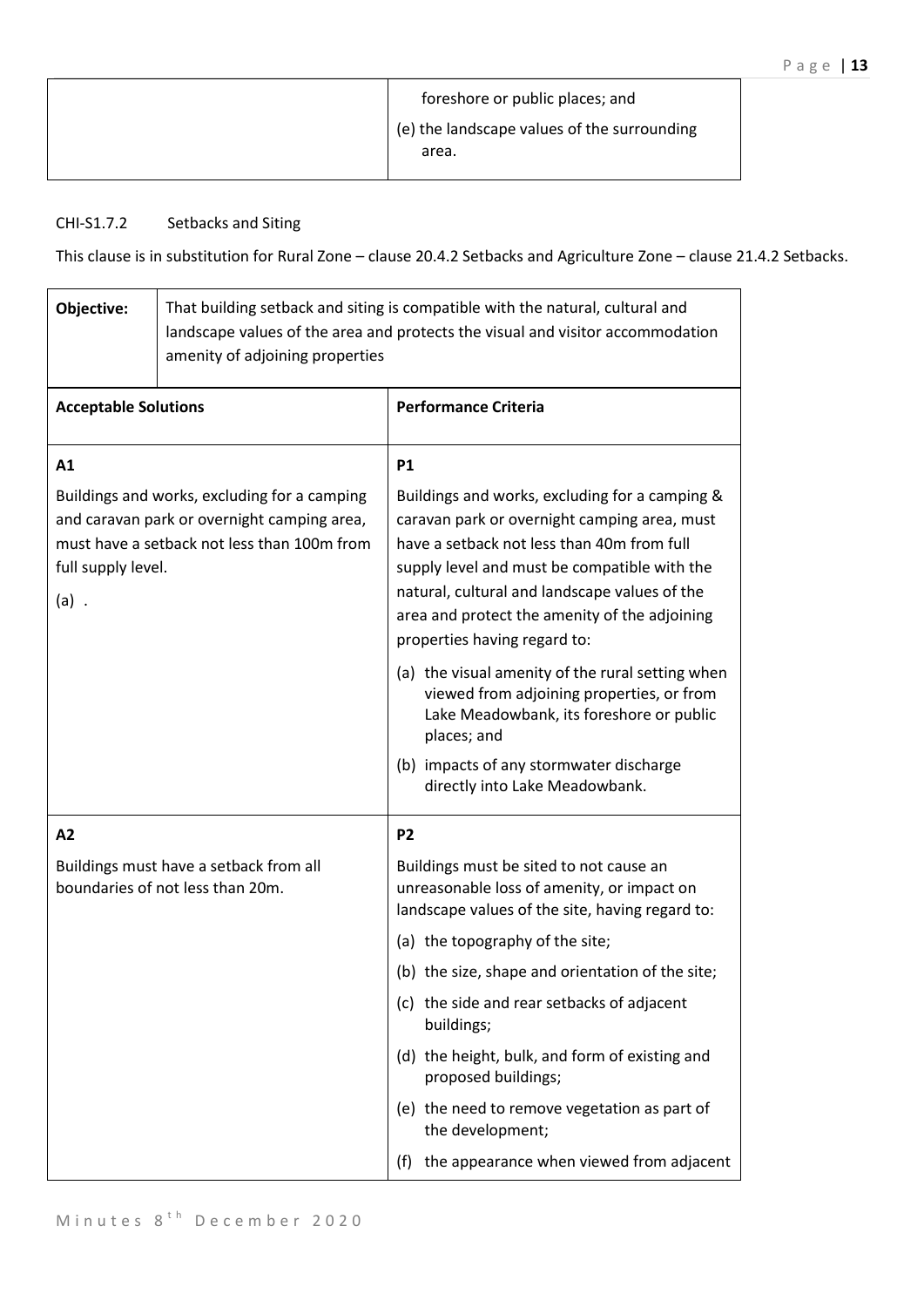|                                                                                                                                                                                         | property;<br>(g) the landscape values of the area; and<br>(h) the plan purpose statements.                                                                                                                                                                                        |
|-----------------------------------------------------------------------------------------------------------------------------------------------------------------------------------------|-----------------------------------------------------------------------------------------------------------------------------------------------------------------------------------------------------------------------------------------------------------------------------------|
| A <sub>3</sub><br>Buildings and works for a camping and<br>caravan park or overnight camping area must<br>have a setback not less than 40m from full<br>supply level.                   | P <sub>3</sub><br>Buildings and works for a camping and caravan<br>park or overnight camping area must have a<br>setback not less than 20m from full supply level,<br>only if compliance with the Acceptable Solution<br>cannot reasonably be achieved due to site<br>constrains. |
| A4<br>Individual campsites or caravan park sites<br>must be no more than a gross floor area of<br>$50m²$ .                                                                              | <b>P4</b><br>No performance criteria                                                                                                                                                                                                                                              |
|                                                                                                                                                                                         |                                                                                                                                                                                                                                                                                   |
| A <sub>5</sub>                                                                                                                                                                          | <b>P5</b>                                                                                                                                                                                                                                                                         |
| Buildings for a sensitive use must be<br>separated from the boundary of an adjoining<br>property outside the Specific Area Plan in the<br>Rural Zone or Agriculture Zone a distance of: | Buildings for a sensitive use must be sited to not<br>conflict or interfere with uses in the Rural Zone<br>or Agriculture Zone outside the Specific Area<br>Plan, having regard to:                                                                                               |
| (a) not less than 200m; or                                                                                                                                                              | (a) the size, shape and topography of the site;                                                                                                                                                                                                                                   |
| (b) if the setback of an existing building for a<br>sensitive use on the site is within 200m of<br>that boundary, not less than the existing                                            | (b) the separation from those zones of any<br>existing buildings for sensitive uses on<br>adjoining properties;                                                                                                                                                                   |
| building.                                                                                                                                                                               | (c) the existing and potential use of land in the<br>adjoining zones;                                                                                                                                                                                                             |
|                                                                                                                                                                                         | (d) any buffers created by natural or other<br>features; and                                                                                                                                                                                                                      |

# CHI-S1.7.3 Access

This clause is in substitution for Rural Zone – clause 20.4.3 Access for new dwellings and Agriculture Zone clause 21.4.3 Access for new dwellings.

| <b>Objective:</b> | That safe and practicable vehicular access is provided with minimal |
|-------------------|---------------------------------------------------------------------|
|                   | impact on the surrounding natural, scenic and cultural values.      |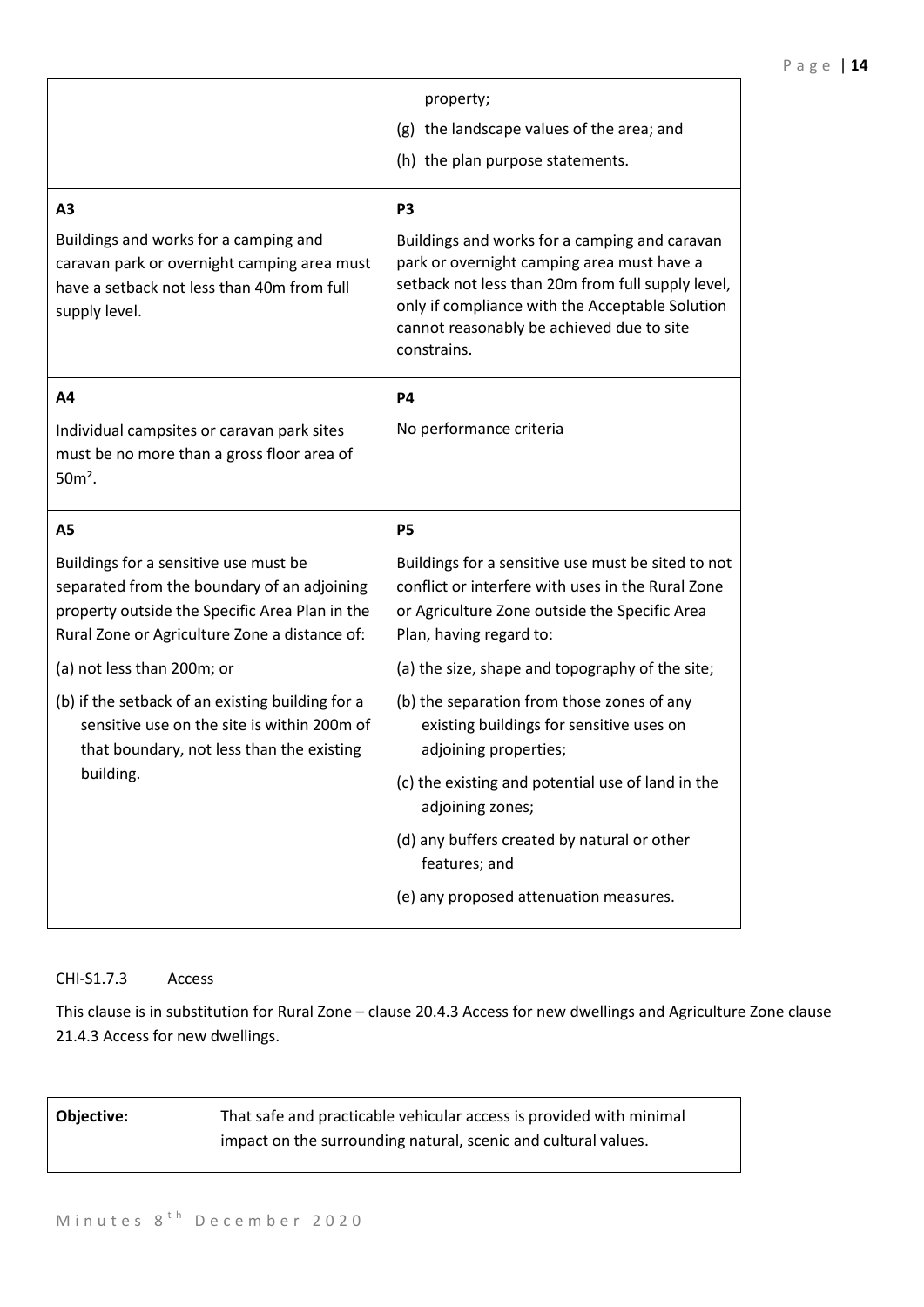| <b>Acceptable Solutions</b>                                                         | <b>Performance Criteria</b>                                                                                                                                           |
|-------------------------------------------------------------------------------------|-----------------------------------------------------------------------------------------------------------------------------------------------------------------------|
| A1                                                                                  | <b>P1</b>                                                                                                                                                             |
| Vehicular access is provided using existing<br>vehicular tracks and internal roads. | The design, construction and location of<br>vehicular access must have minimal impact on<br>the surrounding natural, scenic and cultural<br>values, having regard to: |
|                                                                                     | (a) providing safe connections from existing<br>road infrastructure;                                                                                                  |
|                                                                                     | (b) minimising the total number of new roads<br>and tracks within the Lake Meadowbank<br>Specific Area Plan area;                                                     |
|                                                                                     | (c) being appropriate to the setting, and not<br>substantially detracting from the rural<br>character of the area;                                                    |
|                                                                                     | (d) avoiding impacts from dust, run-off and<br>noise to other land users; and                                                                                         |
|                                                                                     | (e) consolidating and sharing vehicular access<br>wherever practicable.                                                                                               |

# CHI-S1.7.4 Landscape Protection

This clause is an addition to Rural Zone – clause 20.4 Development Standards for Buildings and Works; Agriculture Zone – clause 21.4 Development Standards for Buildings and Works.

| Objective:                                                                  | That buildings and works are compatible with the landscape values of the site<br>and surrounding area and managed to minimise adverse impacts. |                                                            |
|-----------------------------------------------------------------------------|------------------------------------------------------------------------------------------------------------------------------------------------|------------------------------------------------------------|
| <b>Acceptable Solutions</b>                                                 |                                                                                                                                                | <b>Performance Criteria</b>                                |
| A1                                                                          |                                                                                                                                                | P <sub>1.1</sub>                                           |
| Buildings and works must:                                                   |                                                                                                                                                | Buildings and works must be located to                     |
| (a) be located within a building area, if shown<br>on a sealed plan; or     |                                                                                                                                                | minimise impacts on landscape values, having<br>regard to: |
| (b) be an alteration or extension to an existing                            |                                                                                                                                                | (a) the topography of the site;                            |
| building providing it is not more than the<br>existing building height; and | (b) the size and shape of the site;                                                                                                            |                                                            |
|                                                                             | (c) the proposed building height, size and bulk;                                                                                               |                                                            |
| and                                                                         | (c) not include cut and fill greater than 1m;                                                                                                  | (d) any constraints imposed by existing<br>development;    |
|                                                                             | (d) be on a site not requiring the clearing of                                                                                                 |                                                            |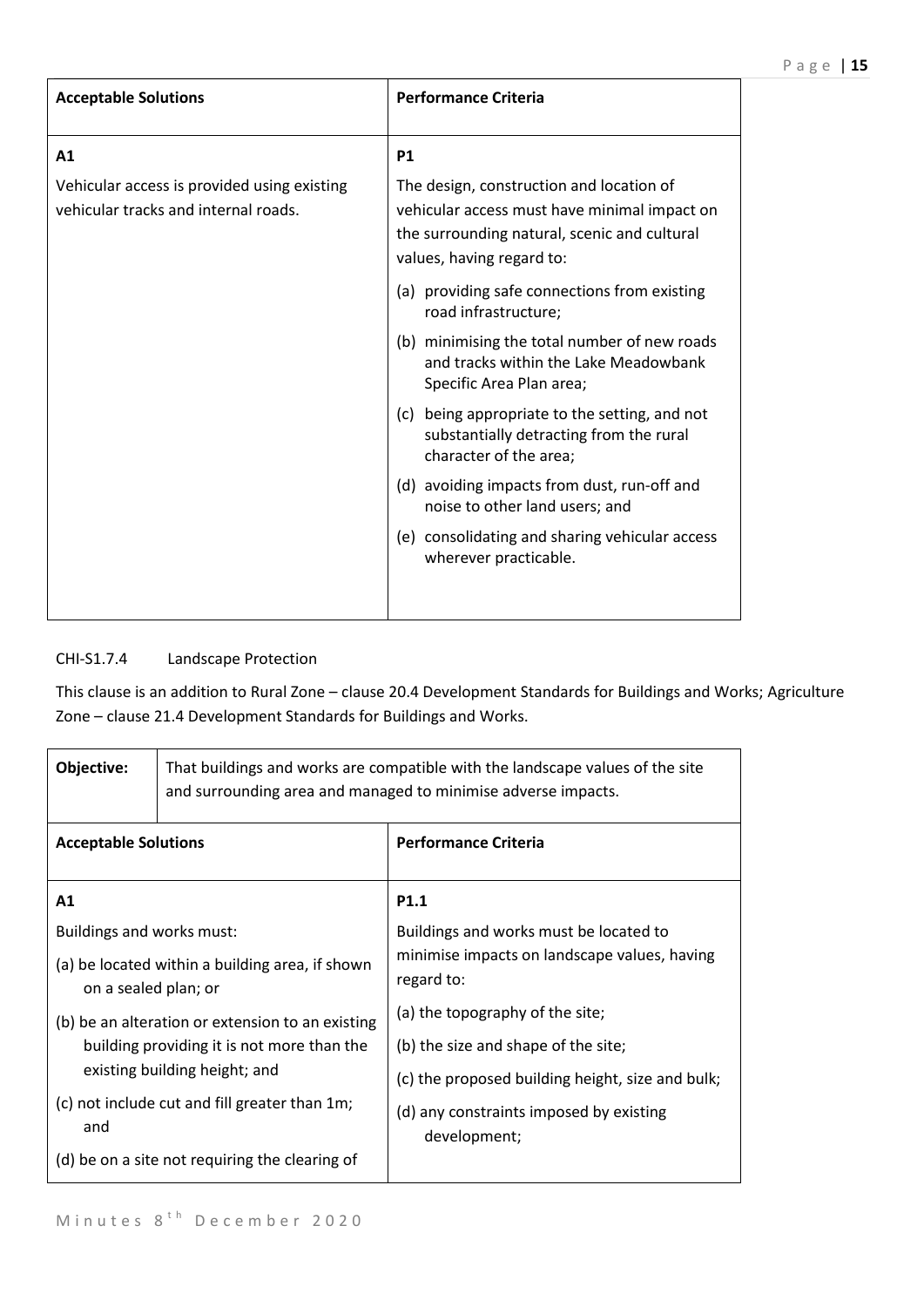| native vegetation; and<br>(e) be not less than 10m in elevation below a<br>skyline or ridgeline.                                                                               | (e) visual impact when viewed from roads and<br>public places; and<br>(f) any screening vegetation, and                                                                                                                                              |  |
|--------------------------------------------------------------------------------------------------------------------------------------------------------------------------------|------------------------------------------------------------------------------------------------------------------------------------------------------------------------------------------------------------------------------------------------------|--|
|                                                                                                                                                                                | P1.2                                                                                                                                                                                                                                                 |  |
|                                                                                                                                                                                | be located in an area requiring the clearing of<br>native vegetation only if                                                                                                                                                                         |  |
|                                                                                                                                                                                | (a) there are no sites clear of native vegetation<br>and clear of other significant site constraints<br>such as access difficulties or excessive slope,<br>or the location is necessary for the<br>functional requirements of infrastructure;<br>and |  |
|                                                                                                                                                                                | (b) the extent of clearing is the minimum<br>necessary to meet the requirements of the<br>Bushfire-Prone Areas Code.                                                                                                                                 |  |
| A2                                                                                                                                                                             | P <sub>2</sub>                                                                                                                                                                                                                                       |  |
| Buildings and works for a camping and<br>caravan park or overnight camping ground<br>must be of a temporary nature, such as not<br>having footings and with the capacity to be | Buildings and works for a camping and caravan<br>park or overnight camping ground of a<br>permanent nature must be for one or more of<br>the following purposes:                                                                                     |  |
| easily removed from the site.                                                                                                                                                  | (a) a communal toilet/shower/laundry facility;                                                                                                                                                                                                       |  |
|                                                                                                                                                                                | (b) storage;                                                                                                                                                                                                                                         |  |
|                                                                                                                                                                                | (c) a site office or reception building.                                                                                                                                                                                                             |  |
| А3                                                                                                                                                                             | P <sub>3</sub>                                                                                                                                                                                                                                       |  |
| Exterior building finishes must have a light<br>reflectance value not more than 40%, in dark<br>natural tones of grey, green or brown.                                         | Exterior building finishes must not cause an<br>unreasonable loss of amenity to occupiers of<br>adjoining properties or detract from the<br>landscape values of the site or surrounding<br>area, having regard to:                                   |  |
|                                                                                                                                                                                | (a) the appearance of the building when viewed<br>from roads or public places in the<br>surrounding area;                                                                                                                                            |  |
|                                                                                                                                                                                | (b) any screening vegetation; and                                                                                                                                                                                                                    |  |
|                                                                                                                                                                                | (c) the nature of the exterior finishes.                                                                                                                                                                                                             |  |

# CHI-S1.7.4 Aquatic structures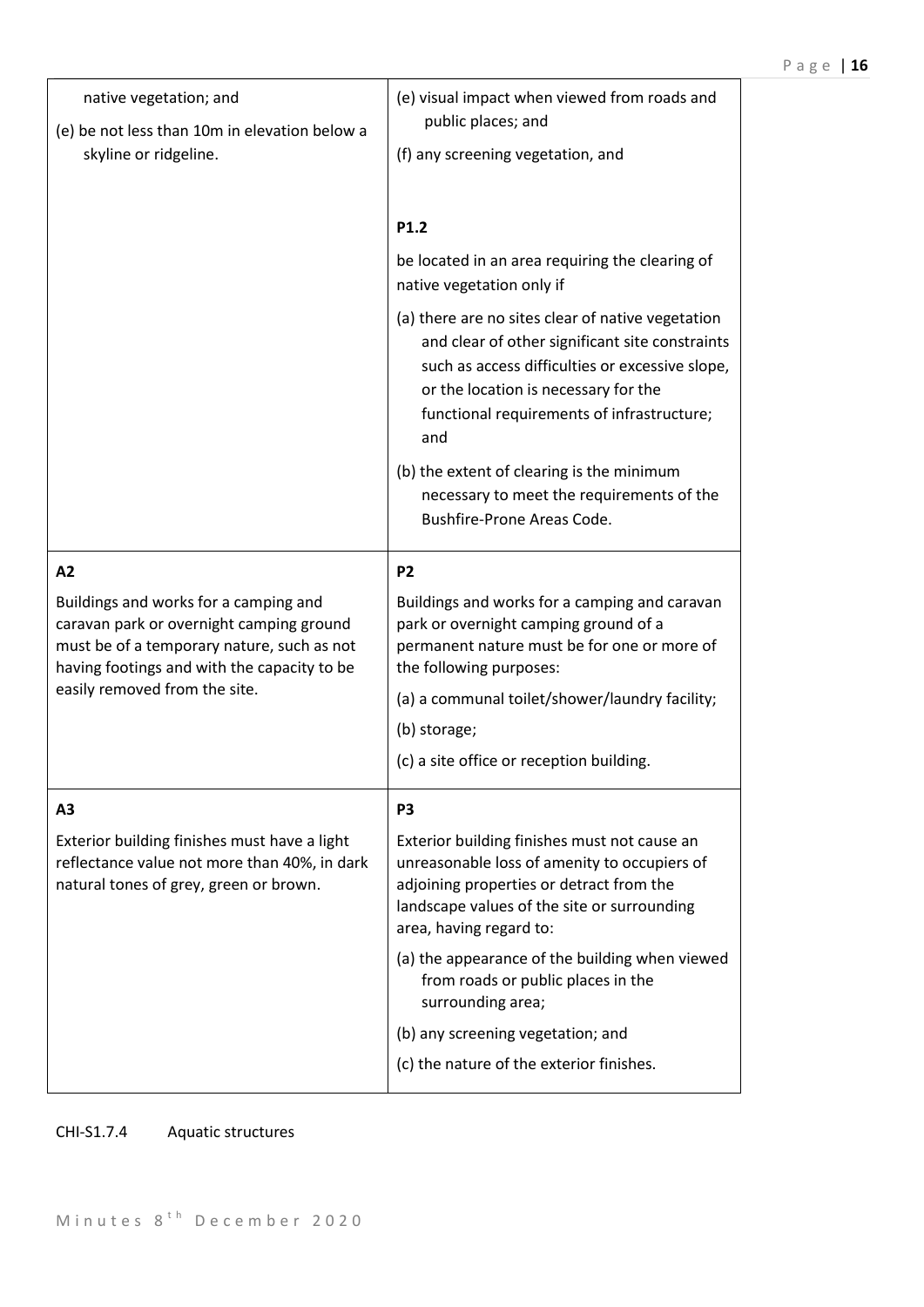This clause is in addition to Rural Zone – clause 20.4 Development Standards for Buildings and Works, Agriculture Zone – clause 21.4 Development Standards for Buildings and Works, and Environmental Management Zone – clause 23.4 Development Standards for Building and Works.

| Objective:                                                                                                                        | That permanent aquatic structures such as pontoons, boat ramps and jetties on<br>Lake Meadowbank or its foreshore are only constructed as necessary and are<br>safe, functional, and do not detract from the natural, cultural and landscape<br>values of the area or impede recreational use or the operational needs of Hydro<br>Tasmania. |                                               |  |
|-----------------------------------------------------------------------------------------------------------------------------------|----------------------------------------------------------------------------------------------------------------------------------------------------------------------------------------------------------------------------------------------------------------------------------------------------------------------------------------------|-----------------------------------------------|--|
| <b>Acceptable Solutions</b>                                                                                                       | <b>Performance Criteria</b>                                                                                                                                                                                                                                                                                                                  |                                               |  |
| A1                                                                                                                                |                                                                                                                                                                                                                                                                                                                                              | <b>P1</b>                                     |  |
| An aquatic structure is:                                                                                                          | Aquatic structures must avoid adverse impacts<br>on the natural, cultural and landscape values of<br>Lake Meadowbank and only be constructed as                                                                                                                                                                                              |                                               |  |
| structure;                                                                                                                        | (a) for the replacement of an existing<br>(b) provided by or on behalf of the Crown,                                                                                                                                                                                                                                                         | necessary and safe having regard to:          |  |
|                                                                                                                                   |                                                                                                                                                                                                                                                                                                                                              | Tasmania;                                     |  |
| council or a State Authority; and<br>(c) the rationalisation of two or more<br>structures on Lake Meadowbank or its<br>foreshore. | (b) rationalising existing aquatic structures as<br>far as practicable;                                                                                                                                                                                                                                                                      |                                               |  |
|                                                                                                                                   | (c) avoiding the proliferation of aquatic<br>structures in the immediate vicinity;                                                                                                                                                                                                                                                           |                                               |  |
|                                                                                                                                   | (d) the demonstrated need for the aquatic<br>structure; and                                                                                                                                                                                                                                                                                  |                                               |  |
|                                                                                                                                   |                                                                                                                                                                                                                                                                                                                                              | (e) the plan purpose statements.              |  |
|                                                                                                                                   |                                                                                                                                                                                                                                                                                                                                              | (a) the advice and operational needs of Hydro |  |

# CHI-S1.7.5 Aboriginal Heritage

This clause is in addition to Rural Zone – clause 20.4 Development Standards for Buildings and Works, Agriculture Zone – clause 21.4 Development Standards for Buildings and Works, and Environmental Management Zone – clause 23.4 Development Standards for Building and Works.

| Objective:                                    | That Aboriginal heritage is not inappropriately disturbed and |                                                           |  |
|-----------------------------------------------|---------------------------------------------------------------|-----------------------------------------------------------|--|
| <b>Acceptable Solutions</b>                   |                                                               | <b>Performance Criteria</b>                               |  |
| Α1<br>Buildings and works must be accepted by |                                                               | <b>P1</b><br>Buildings and works must not inappropriately |  |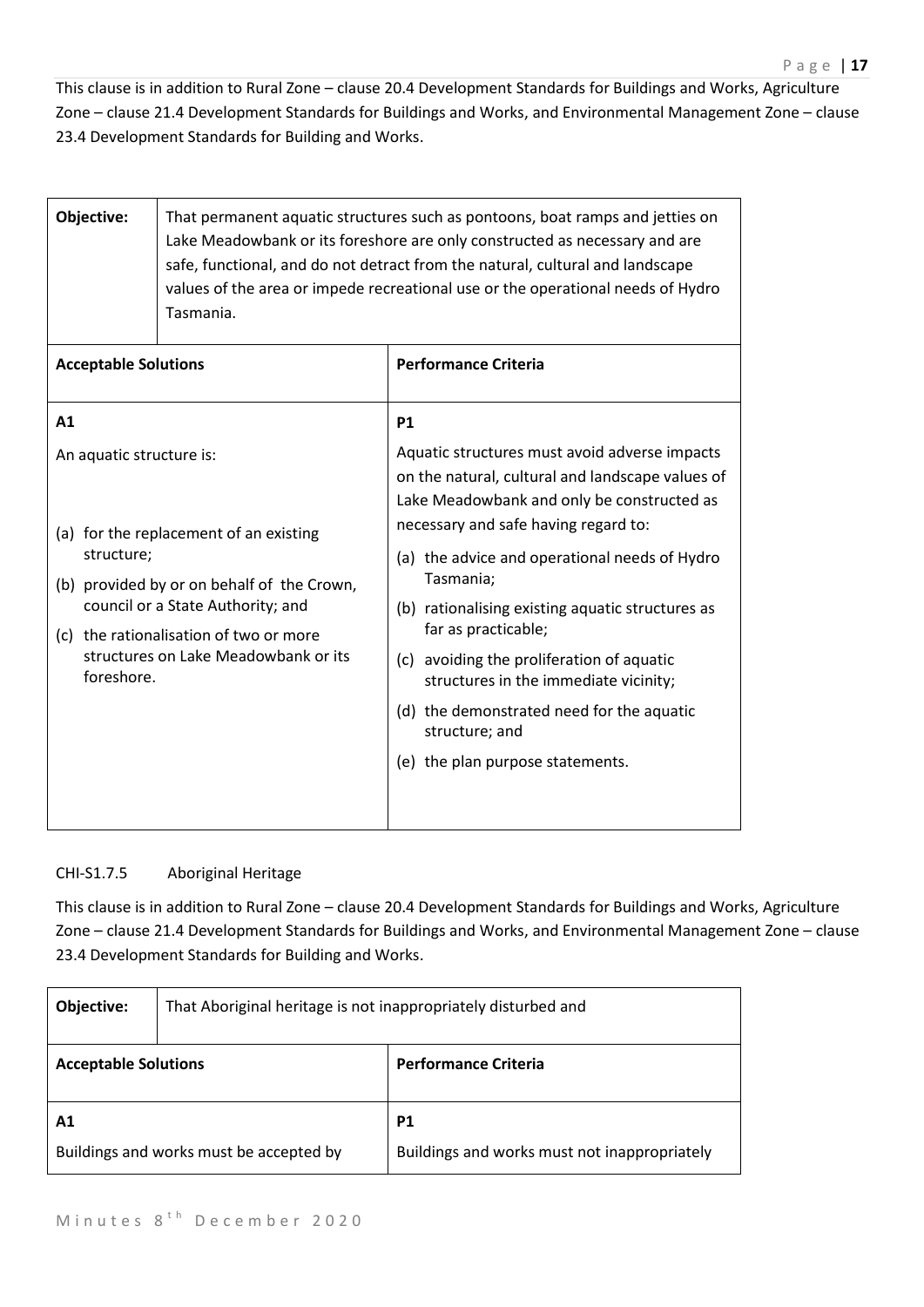| Aboriginal Heritage Tasmania. | disturb Aboriginal heritage having regard to any |
|-------------------------------|--------------------------------------------------|
|                               | advice received from Aboriginal Heritage         |
|                               | Tasmania.                                        |
|                               |                                                  |

# CHI-S1.7.6 Protection of Lake Operation

This clause is in addition to Rural Zone – clause 20.4 Development Standards for Buildings and Works, Agriculture Zone – clause 21.4 Development Standards for Buildings and Works, and Environmental Management Zone – clause 23.4 Development Standards for Building and Works.

| Objective:                  | That the operation of the lake for hydro-electric power generation and as a major<br>source of potable water or greater Hobart is not compromised. |                                                                                                                                                                                                                               |
|-----------------------------|----------------------------------------------------------------------------------------------------------------------------------------------------|-------------------------------------------------------------------------------------------------------------------------------------------------------------------------------------------------------------------------------|
| <b>Acceptable Solutions</b> |                                                                                                                                                    | <b>Performance Criteria</b>                                                                                                                                                                                                   |
| A1<br>Hydro Tasmania        | Buildings or works within 20m of the<br>maximum flood level must be accepted by                                                                    | <b>P1</b><br>Buildings and works within 20m of the<br>maximum flood level must not hinder the<br>operation of the lake for hydro-electric<br>generation purposes having regard to any<br>advice received from Hydro Tasmania. |

# **CHI-S1.8 Development Standards for Subdivision**

This sub-clause is not used in this specific area plan.

# **CHI-S1.9 Tables**

This sub-clause is not used in this specific area plan.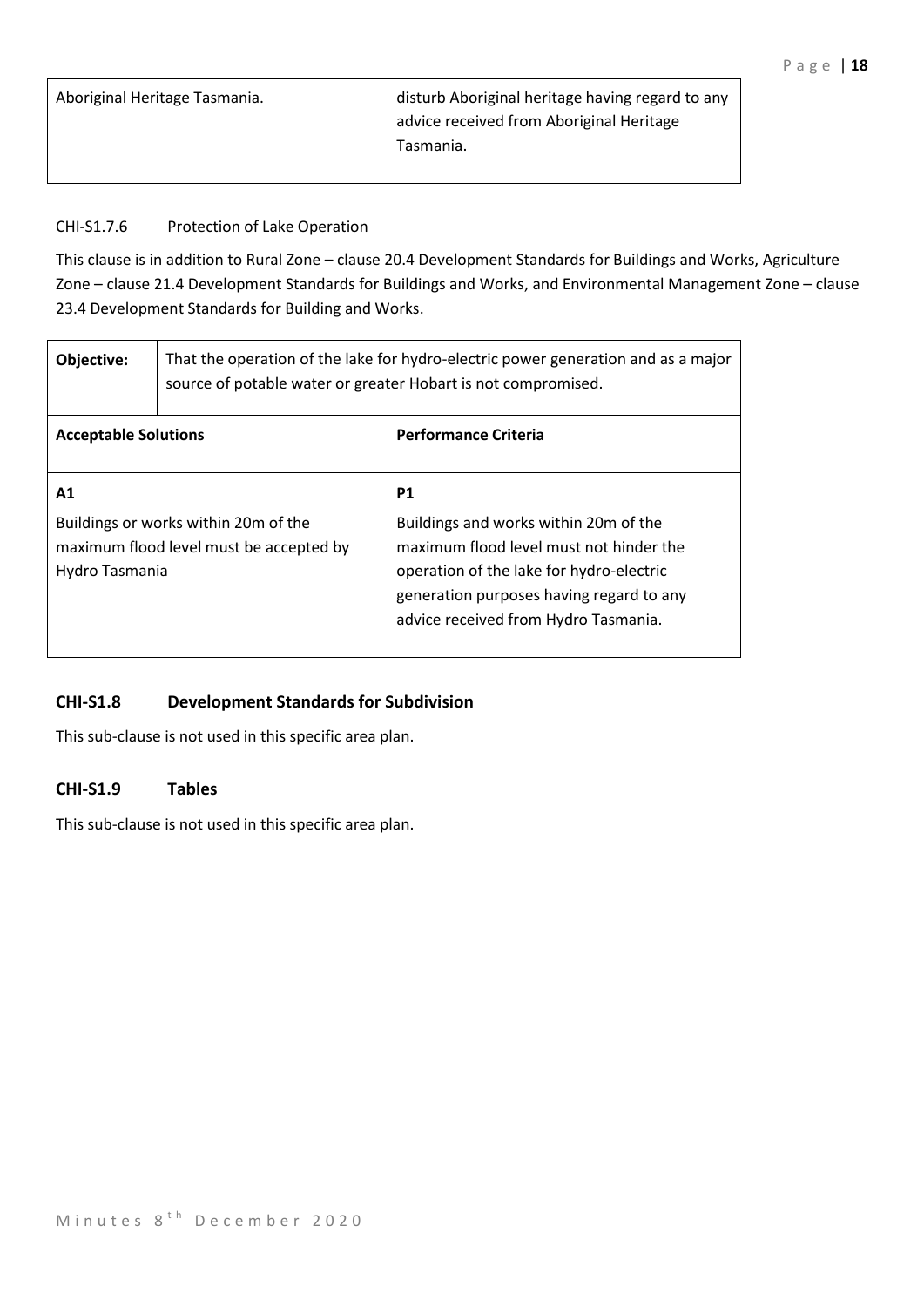**CARRIED**

#### **15.2 DRAFT PLANNING SCHEME AMENDMENT (RZ2020/02) FOR BUSHFIRE PRONE AREAS OVERLAY**

*Moved***:** Clr A Archer *Seconded*: Clr R Cassidy

**THAT**, Central Highlands Council don't support the amendment of the Draft Planning Scheme to do these overlays, further works with the Fire Service is required to remove the abnormalities.

#### *FOR the Motion:*

Mayor L Triffitt, Deputy Mayor J Allwright, Clr A Archer, Clr A W Bailey, Clr S Bowden, Clr A Campbell, Clr R Cassidy, Clr J Honner and Clr J Poore.

*Damian Mackey (Planning Consultant SMC) left the meeting at 12.43 p.m.*

# **15.3 DRAFT - TWWHA BIOSECURITY STRATEGY 2021-2031**

*Moved***:** Clr R Cassidy *Seconded*: Clr J Honner

**THAT** comments on the *TWWHA Biosecurity Strategy 2021-2031* be forwarded to the Manager DES by close of business on Tuesday 22 December 2020. **CARRIED**

#### *FOR the Motion:*

Mayor L Triffitt, Deputy Mayor J Allwright, Clr A Archer, Clr A W Bailey, Clr S Bowden, Clr A Campbell, Clr R Cassidy, Clr J Honner and Clr J Poore.

*Clr J Poore left the meeting at 12.45 p.m. Clr R Cassidy left the meeting at 12.46 p.m. Clr J Poore returned to the meeting at 12.47 p.m.*

# **15.4 DOG MANAGEMENT POLICY**

*Moved***:** Clr A Archer *Seconded*: Clr S Bowden

**THAT** Council adopt the Dog Management Policy 2020; subject to discussed amendments

#### *FOR the Motion:*

Deputy Mayor J Allwright, Clr A Archer, Clr S Bowden, and Clr J Poore.

#### **AGAINST the Motion:**

Clr J Honner, Clr A W Bailey Clr A Campbell and Mayor L Triffitt,

*Moved***: Cir J Honner <b>Seconded**: Cir A W Bailey

**THAT** Council adopt the Dog Management Policy 2020.

#### *FOR the Motion:*

Mayor L Triffitt, Deputy Mayor J Allwright, Clr A W Bailey, Clr A Campbell, Clr J Honner and Clr J Poore.

#### **AGAINST the Motion:**

Clr A Archer and Clr S Bowden

**MOST LOST 4/4**

**CARRIED 6/2**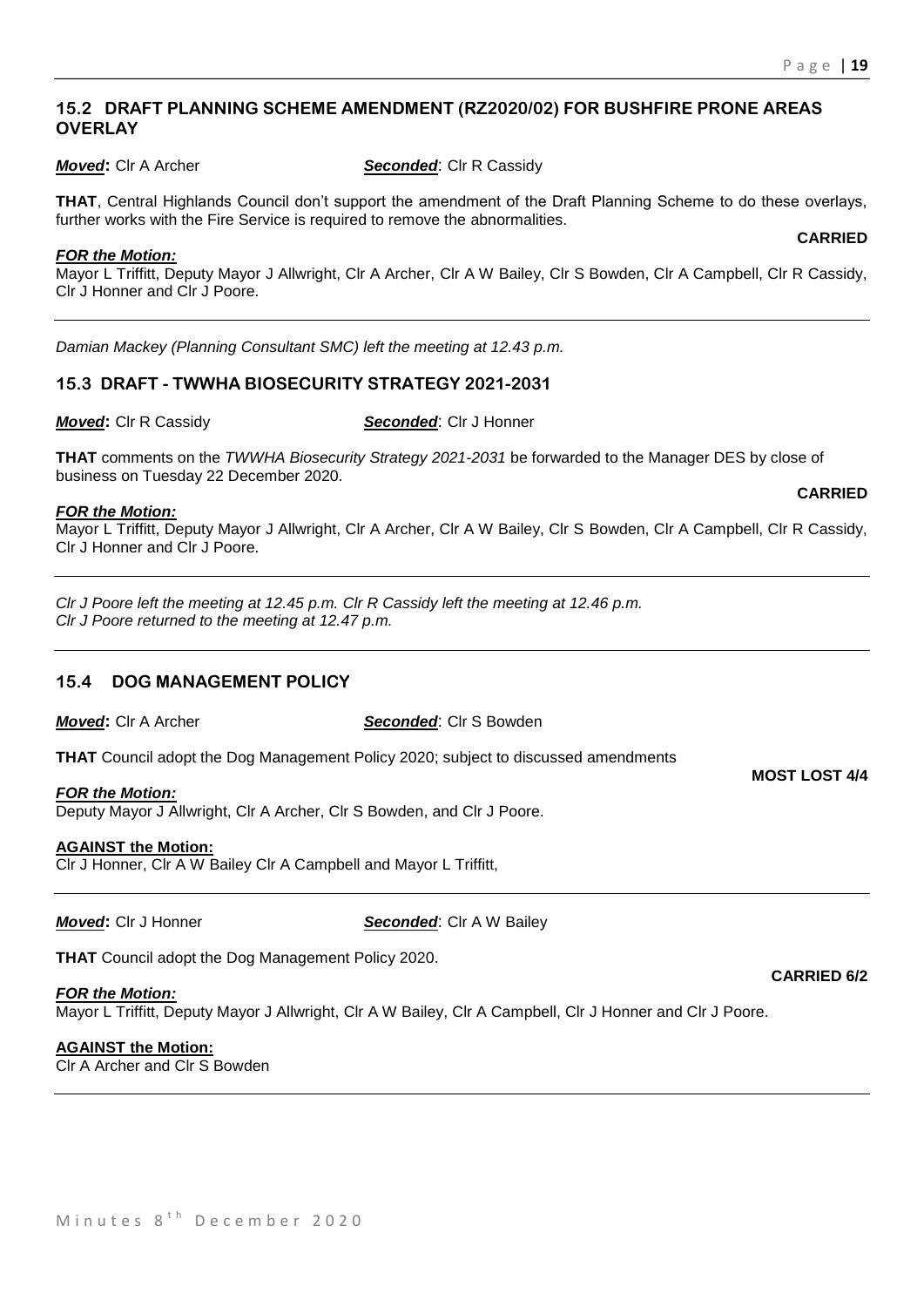*Clr R Cassidy returned to the meeting at 12.54 p.m.*

# **15.5 DES BRIEFING REPORT**

#### **PLANNING PERMITS ISSUED UNDER DELEGATION**

The following planning permits have been issued under delegation during the past month.

#### **NO PERMIT REQUIRED**

| DA NO.       | <b>APPLICANT</b> | <b>LOCATION</b>                | <b>PROPOSAL</b>                              |
|--------------|------------------|--------------------------------|----------------------------------------------|
| 2020 / 00077 | E Cameron        | 1 Wilkies Court, Doctors Point | Outbuilding (Shipping<br>  Container) & Deck |

#### **DISCRETIONARY**

| DA NO.       | <b>APPLICANT</b> | <b>LOCATION</b>     | <b>PROPOSAL</b>  |
|--------------|------------------|---------------------|------------------|
|              |                  | 485 Rockmount Road, |                  |
| 2020 / 00074 | C Williams       | Ellendale           | Pontoon and Deck |

#### **ANIMAL CONTROL**

#### **IMPOUNDED DOGS**

No dogs have been impounded over the past month.

#### **STATISTICS AS OF 02 DECEMBER 2020**

#### **Registrations**

Number of Dogs Registered –943 Number of Dogs Pending Re-Registration – 5

#### **Kennel Licences**

Number of Licenses Issued –29 Number of Licences Pending – 0

*The meeting was suspended for lunch at 12.58 p.m. and will resume at 1.30 p.m.*

*The meeting resumed at 1.32 p.m Jason Branch (Manager Works and Service) was in attendance when the meeting resumed.*

#### **16.0 WORKS & SERVICES**

*Moved***:** Clr J Honner *Seconded*: Clr A Campbell

**THAT** the Works & Services Report be received.

#### *FOR the Motion:*

Mayor L Triffitt, Deputy Mayor J Allwright, Clr A Archer, Clr A W Bailey, Clr S Bowden, Clr A Campbell, Clr R Cassidy, Clr J Honner and Clr J Poore.

*Jason Branch (Manager Works and Service) was presented with a certificate from Keep Australia Beautiful – honouring his act of kindness for planting trees around Bothwell area.*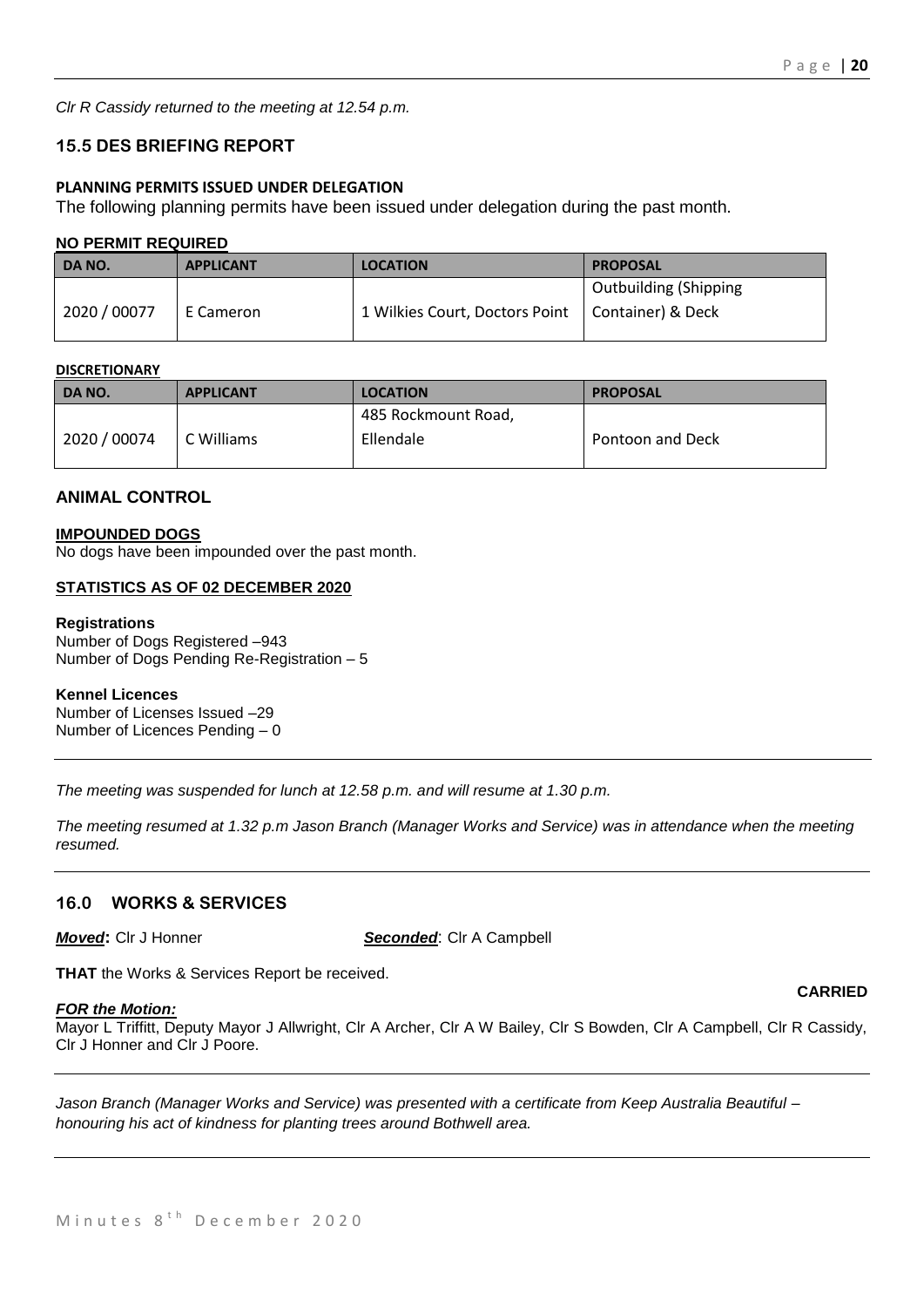# **16.1 MOBILE WOOD CHIPPER**

*Moved***:** Clr R Cassidy **Seconded:** Clr A W Bailey

**THAT** the Manager of Works of Services presents types, makes and models with prices for consideration at Councils first budget work shop, including any modifications to the trucks.

#### *FOR the Motion:*

Mayor L Triffitt, Deputy Mayor J Allwright, Clr A Archer, Clr A W Bailey, Clr S Bowden, Clr A Campbell, Clr R Cassidy, Clr J Honner and Clr J Poore.

# **17.0 ADMINISTRATION**

*Jason Branch (Manager Works and Service) left the meeting at 1.40 p.m.*

# **17.1 MOTIONS FROM AUDIT PANEL**

*Moved***:** Clr R Cassidy *Seconded*: Deputy Mayor J Allwright

**THAT** the information is noted and that Council engage an external source to conduct the internal review on an annual basis and that the initial review be used as a benchmark to report against for future annual reviews.

#### *FOR the Motion:*

Mayor L Triffitt, Deputy Mayor J Allwright, Clr A Archer, Clr A W Bailey, Clr S Bowden, Clr A Campbell, Clr R Cassidy, Clr J Honner and Clr J Poore.

#### **17.2 POLICY NO. 2016 - 44 – PURCHASING AND PAYMENTS CONTROL POLICY**

*Moved***:** Clr J Honner *Seconded*: Clr A Campbell

**THAT** Council approve Policy No. 2016 - 44 – Purchasing and Payments Control Policy.

#### *FOR the Motion:*

Mayor L Triffitt, Deputy Mayor J Allwright, Clr A Archer, Clr A W Bailey, Clr S Bowden, Clr A Campbell, Clr R Cassidy, Clr J Honner and Clr J Poore.

#### **17.3 TASMANIAN TRAVELWAYS MAGAZINE**

*Moved***:** Cir A Campbell **Seconded:** Cir R Cassidy

**THAT** the Deputy General Manager undertake advertising in the Tasmanian Travelway's Magazine, being a full page including artwork and ensuring that the map is legible.

#### *FOR the Motion:*

Mayor L Triffitt, Deputy Mayor J Allwright, Clr A Archer, Clr A W Bailey, Clr S Bowden, Clr A Campbell, Clr R Cassidy, Clr J Honner and Clr J Poore.

#### *Moved:* Clr A Campbell **Seconded:** Clr R Cassidy

**THAT** Council remove and replace sign of the Ross Bridge at the entrance of the Bothwell Township to be tabled for costs and a replacement photo at the next council meeting. **CARRIED**

#### *FOR the Motion:*

Mayor L Triffitt, Deputy Mayor J Allwright, Clr A Archer, Clr A W Bailey, Clr S Bowden, Clr A Campbell, Clr R Cassidy, Clr J Honner and Clr J Poore.

#### **CARRIED**

# **CARRIED**

**CARRIED**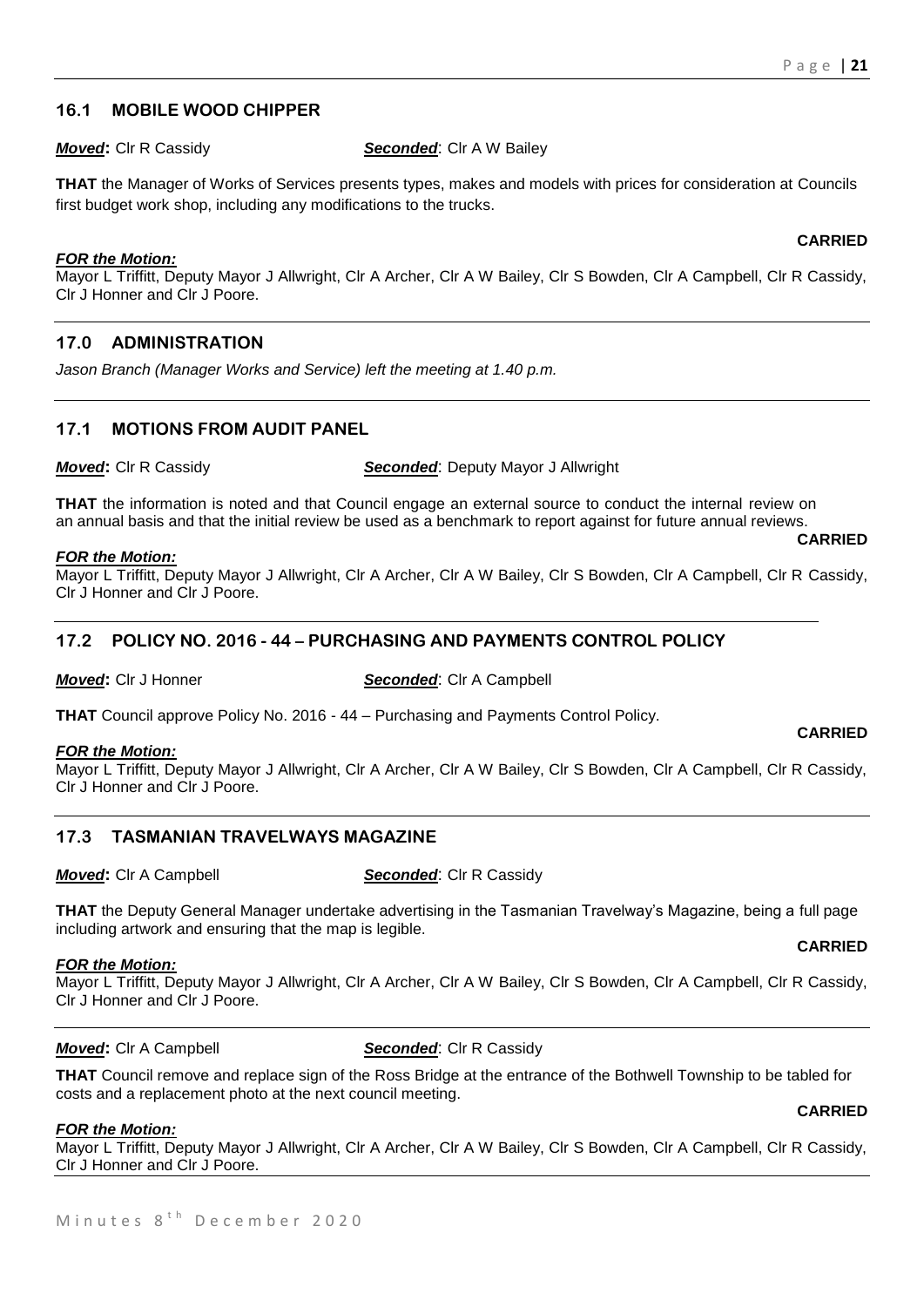# **17.4 SOUTHERN PROSPECTUS – OFFICE OF THE COORDINATOR-GENERAL**

*Moved***:** CIr R Cassidy **Seconded:** CIr A W Bailey

**THAT** Deputy Mayor J Allwright, provide comment on the Southern Prospectus to the Deputy General Manager by 3.00pm on Wednesday the 9 December 2020 so that a Council can provide comments to the Project Manager at the Office of the Coordinator-General by the COB Wednesday the 9 December 2020.

**CARRIED**

**CARRIED**

**CARRIED**

*FOR the Motion:*

Mayor L Triffitt, Deputy Mayor J Allwright, Clr A Archer, Clr A W Bailey, Clr S Bowden, Clr A Campbell, Clr R Cassidy, Clr J Honner and Clr J Poore.

# **17.5 AUSTRALIA DAY AWARDS 2020**

#### *Moved***:** Clr J Poore *Seconded*: Clr J Honner

**THAT** Australia Day 2020 Citizen of the Year be awarded to Nathan Ransley and the Mayor invite Nathan Ransley to Council's Australia Day event to be presented with the Award.

**THAT** Australia Day 2020 Young Citizen of the Year be awarded to Bailey Mayne and the Mayor invite Bailey Mayne to Council's Australia Day event to be presented with the Award.

**THAT** Australia Day Community Event of the year be awarded to Bothwell CWA for the Party in the Park held in November 2020.

**THAT** Council also issue appreciation awards to the Ouse On-Line Committee for the Digest for keeping the Municipality up to date with events, Robyn Lewis Central Highlands Tasmania Wildlife for supporting the animals during the fires and Jenny Dobson from Bronte Park.

#### *FOR the Motion:*

Mayor L Triffitt, Deputy Mayor J Allwright, Clr A Archer, Clr A W Bailey, Clr S Bowden, Clr A Campbell, Clr R Cassidy, Clr J Honner and Clr J Poore.

#### **17.6 BUSHFEST 2021**

#### *Moved***:** Clr J Poore *Seconded*: Clr J Honner

**THAT** to enable staff to begin preparations for Highlands Bushfest 2021, Council confirm:

- (a) Highlands Bushfest 2021 will be held on 20 & 21 November 2021; and
- (b) funds will be allocated in the 2021/22 budget for the event.

#### *FOR the Motion:*

Mayor L Triffitt, Deputy Mayor J Allwright, Clr A Archer, Clr A W Bailey, Clr S Bowden, Clr A Campbell, Clr R Cassidy, Clr J Honner and Clr J Poore.

*Clr A Campbell left the meeting at 2.25 p.m.*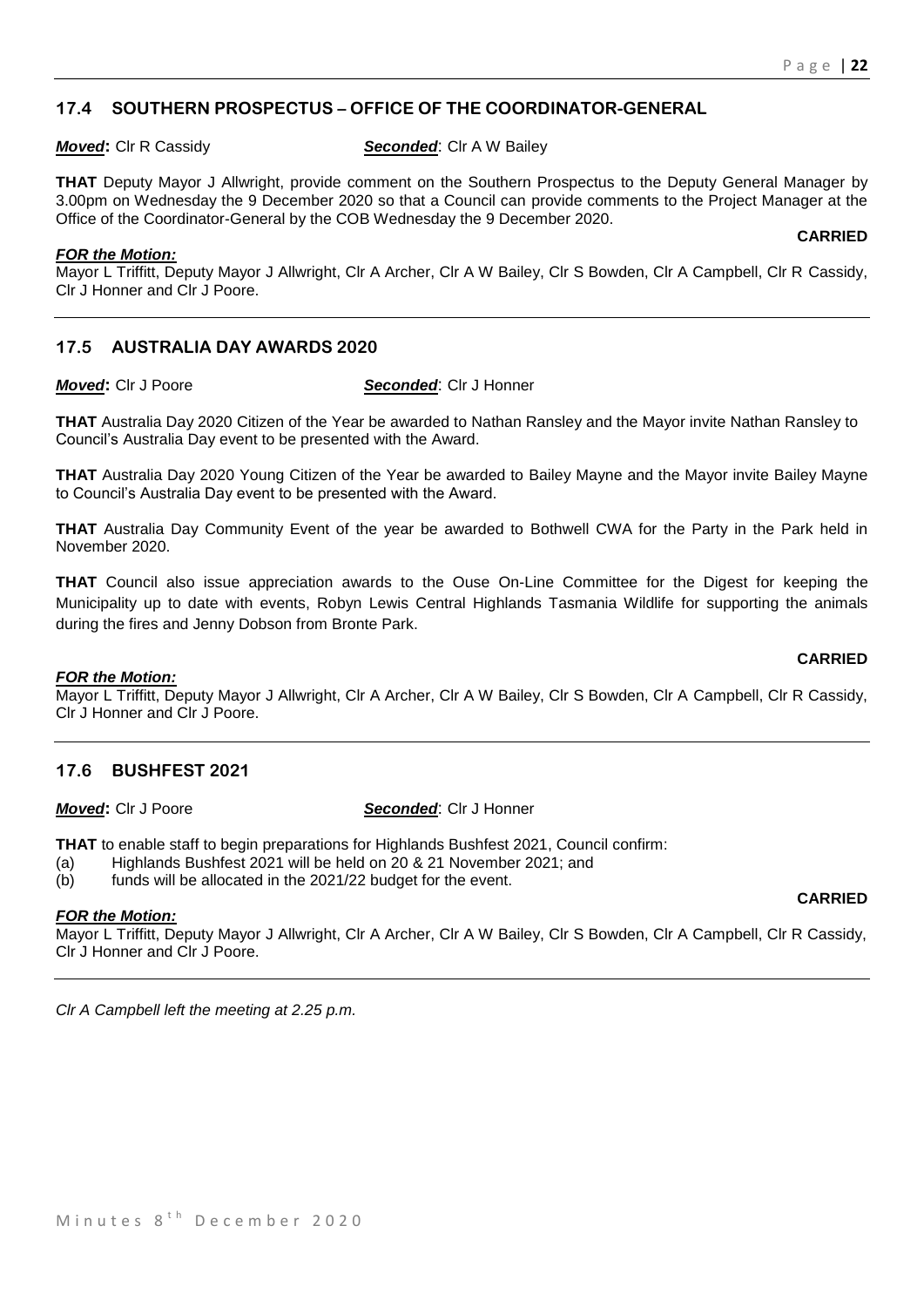# **17.7 MOBILE BLACK SPOT PROGRAM – ROUND 5A**

#### *Moved***:** Clr R Cassidy *Seconded*: Clr A W Bailey

THAT Council allocate \$120,000 for better mobile cover in the following areas Pelham, Bronte Park and Brady's Lake in the budget for 2020/2021.

#### *FOR the Motion:*

Mayor L Triffitt, Deputy Mayor J Allwright, Clr A W Bailey, Clr R Cassidy and Clr J Honner.

#### *AGAINST the Motion:*

Clr A Archer, Clr S Bowden and Clr J Poore.

# **17.8 OFFICE CHRISTMAS CLOSURE**

*Noted*

*Clr R Cassidy, Clr J Poore and Deputy General Manager Adam Wilson left the meeting at 2.39 p.m.*

# **17.9 BOTHWELL PLAYGROUP**

*Moved***:** Clr J Honner *Seconded*: Clr A W Bailey

**THAT** Council waive the fees associated with the usage of the Bothwell Football Club and Community Centre; and make a contribution of \$500.00 the establishment/facilitating costs of starting the playgroup at Bothwell; subject to the receiving of the Community Grants application.

#### *FOR the Motion:*

Mayor L Triffitt, Deputy Mayor J Allwright, Clr A Archer, Clr A W Bailey, Clr S Bowden and Clr J Honner.

# **17.10 PROPOSED JUNIOR GOLF SESSIONS**

*Moved:* Deputy Mayor J Allwright **Seconded:** Clr S Bowden

**THAT** Council support the Community Relations Officer to assist with the golf clinics at the Golf Club enable utilisation of the Community Bus for the students to attend the golf course for each session and make a contribution towards the project through the Community Grants Program for the amount of \$750.00

#### *FOR the Motion:*

Mayor L Triffitt, Deputy Mayor J Allwright, Clr A Archer, Clr A W Bailey, Clr S Bowden and Clr J Honner

*Clr J Poore and Deputy General Manager Adam Wilson returned to the meeting at 2.41p.m*

#### **CARRIED5/3**

#### **CARRIED**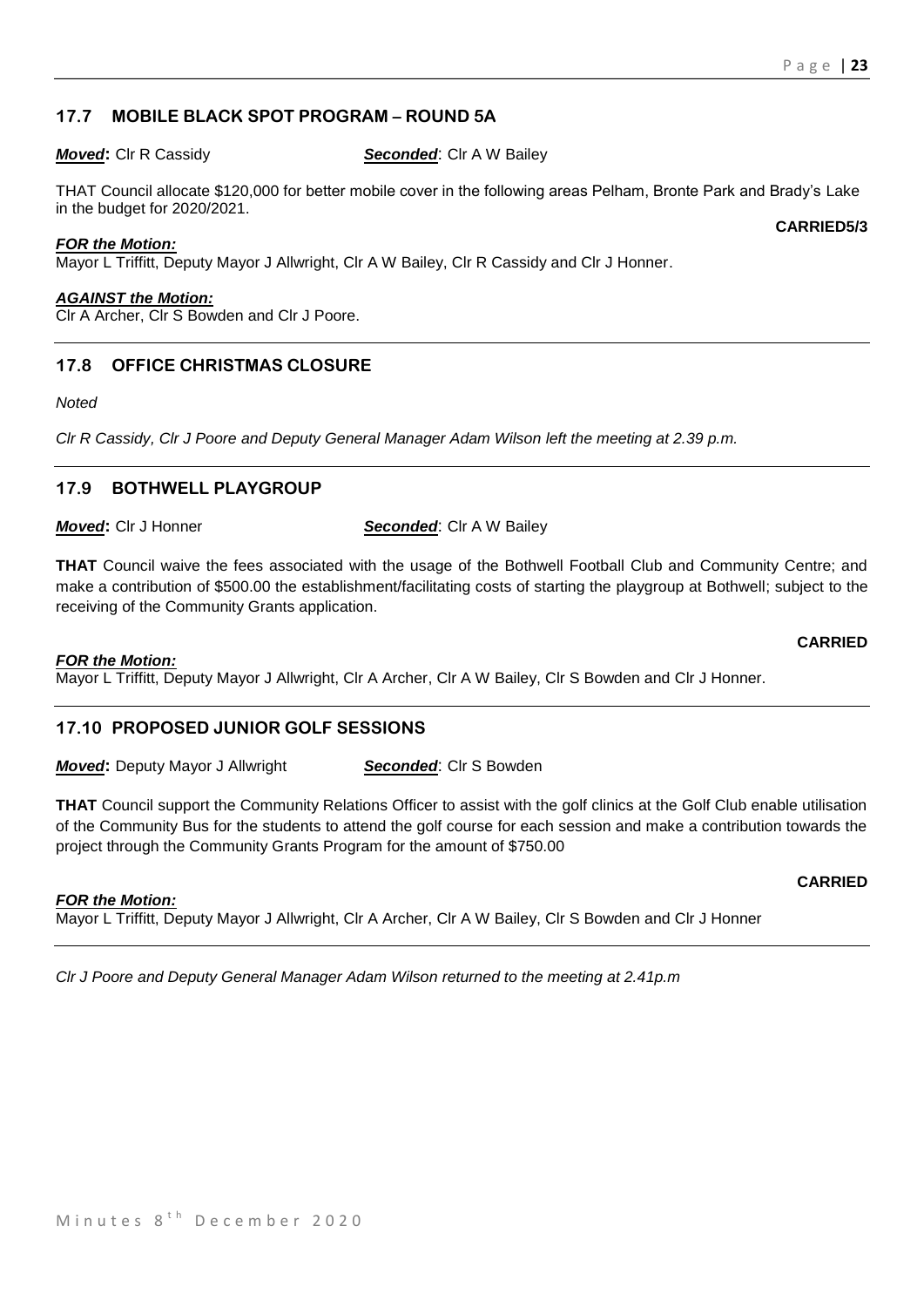# **17.11 PROPOSED BREAKFAST CLUB**

*Moved***:** Clr A Archer *Seconded*: Clr S Bowden

**THAT** Council agree to the in-kind support of the Community Relations Officer to start the Project and make a contribution towards the Bothwell District High School Breakfast Club through the Community Grants Program for the amount of \$500.00.

#### *FOR the Motion:*

Mayor L Triffitt, Deputy Mayor J Allwright, Clr A Archer, Clr A W Bailey, Clr S Bowden, Clr J Honner and Clr J Poore.

# **18.0 SUPPLEMENTARY AGENDA ITEMS**

*Moved***:** Clr A W Bailey *Seconded*: Clr J Honner

**THAT** Council consider the matters on the Supplementary Agenda.

#### *FOR the Motion:*

Mayor L Triffitt, Deputy Mayor J Allwright, Clr A Archer, Clr A W Bailey, Clr S Bowden, Clr J Honner and Clr J Poore.

# **11.5 RECEIVAL DRAFT MINUTES OF CENTRAL HIGHLANDS VISITOR CENTRE MANAGEMENT COMMITTEE MEETING**

*Moved***: Cir J Poore <b>Seconded:** Cir A W Bailey

**THAT** the Draft Minutes of the Central Highlands Visitor Centre Management Committee Meeting held on Wednesday 2nd December 2020 be received. **CARRIED**

#### *FOR the Motion:*

Mayor L Triffitt, Deputy Mayor J Allwright, Clr A Archer, Clr A W Bailey, Clr S Bowden, Clr J Honner and Clr J Poore.

# **18.1 HIGHLANDS HEALTHY CONNECT PROGRAM**

*Moved***:** Clr J Honner *Seconded*: Clr A W Bailey

That the information be received.

#### *FOR the Motion:*

Mayor L Triffitt, Deputy Mayor J Allwright, Clr A Archer, Clr A W Bailey, Clr S Bowden, Clr J Honner and Clr J Poore.

**CARRIED**

**CARRIED**